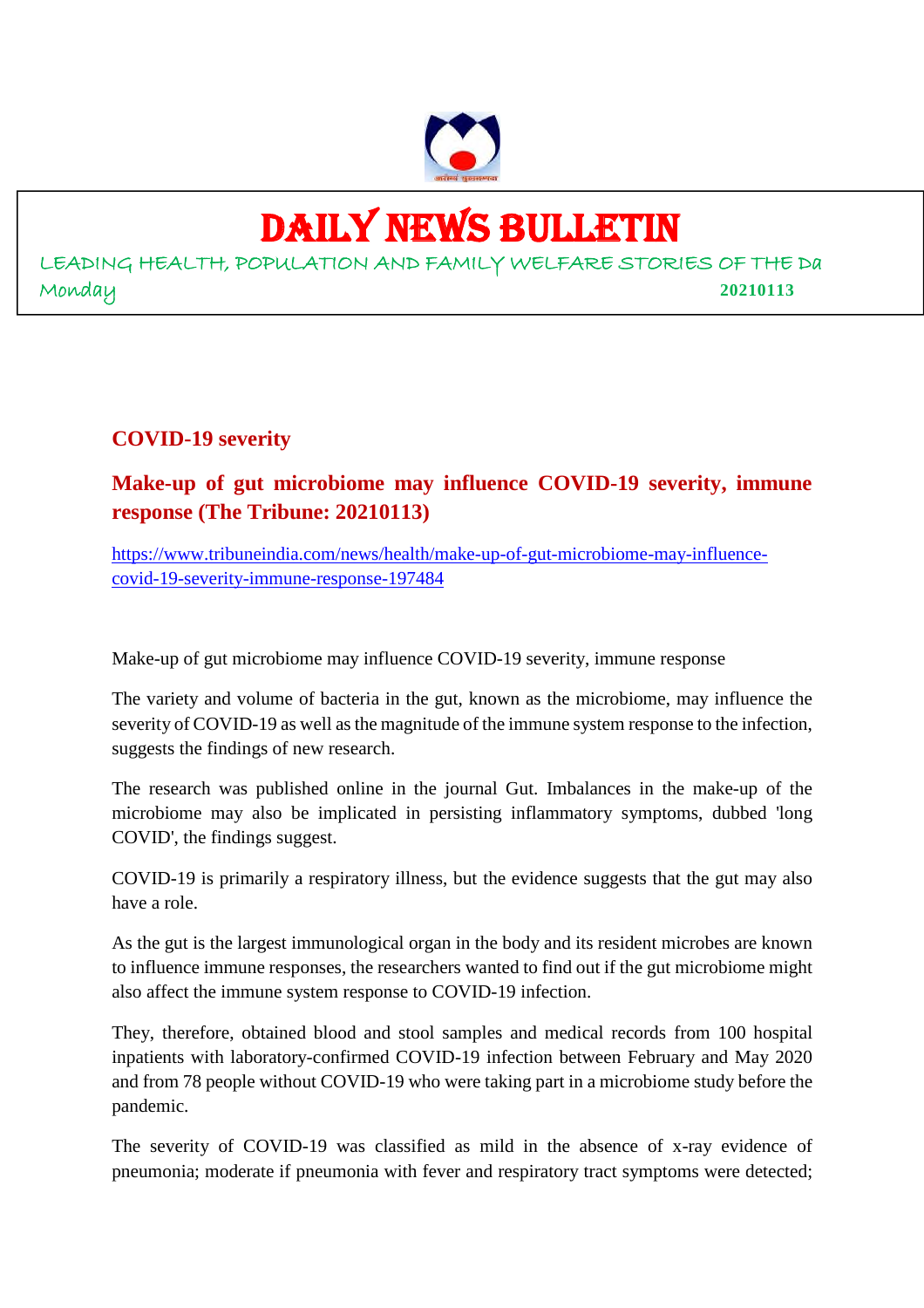severe if patients found it very difficult to breathe normally; and critical if they needed mechanical ventilation or experienced organ failure requiring intensive care.

To characterise the gut microbiome, 41 of the COVID patients provided multiple stool samples while in hospital, 27 of whom provided serial stool samples up to 30 days after clearance of SARS-CoV-2, the virus responsible for COVID-19

Analysis of all 274 stool samples showed that the make-up of the gut microbiome differed significantly between patients with and without COVID-19, irrespective of whether they had been treated with drugs, including antibiotics.

COVID patients had higher numbers of Ruminococcus gnavus, Ruminococcus torques and Bacteroides dorei species than people without the infection.

And they had far fewer of the species that can influence immune system response, such as Bifidobacterium adolescentis, Faecalibacterium prausnitzii and Eubacterium rectale.

Lower numbers of F. prausnitzii and Bifidobacterium bifidum were particularly associated with infection severity after taking account of antibiotic use and patient age.

And the numbers of these bacteria remained low in the samples collected up to 30 days after infected patients had cleared the virus from their bodies.

COVID-19 infection prompts the immune system to produce inflammatory cytokines in response. In some cases, this response can be excessive ('cytokine storm'), causing widespread tissue damage, septic shock, and multiorgan failure.

Analysis of the blood samples showed that the microbial imbalance found in the COVID patients was also associated with raised levels of inflammatory cytokines and blood markers of tissue damage, such asC-reactive protein and certain enzymes.

This suggests that the gut microbiome might influence the immune system response to COVID-19 infection and potentially affect disease severity and outcome, say the researchers.

"In light of reports that a subset of recovered patients with COVID-19 experience persistent symptoms, such as fatigue, dyspnoea [breathlessness] and joint pains, some over 80 days after initial onset of symptoms, we posit that the dysbiotic gut microbiome could contribute to immune-related health problems post-COVID-19," they write.

This is an observational study, and as such, can't establish cause, added to which the gut microbiome varies widely among different populations, so the changes observed in this study may not be applicable to other COVID patients elsewhere, caution the researchers.

But they point to mounting evidence showing that gut microbes are linked to inflammatory diseases within and beyond the gut.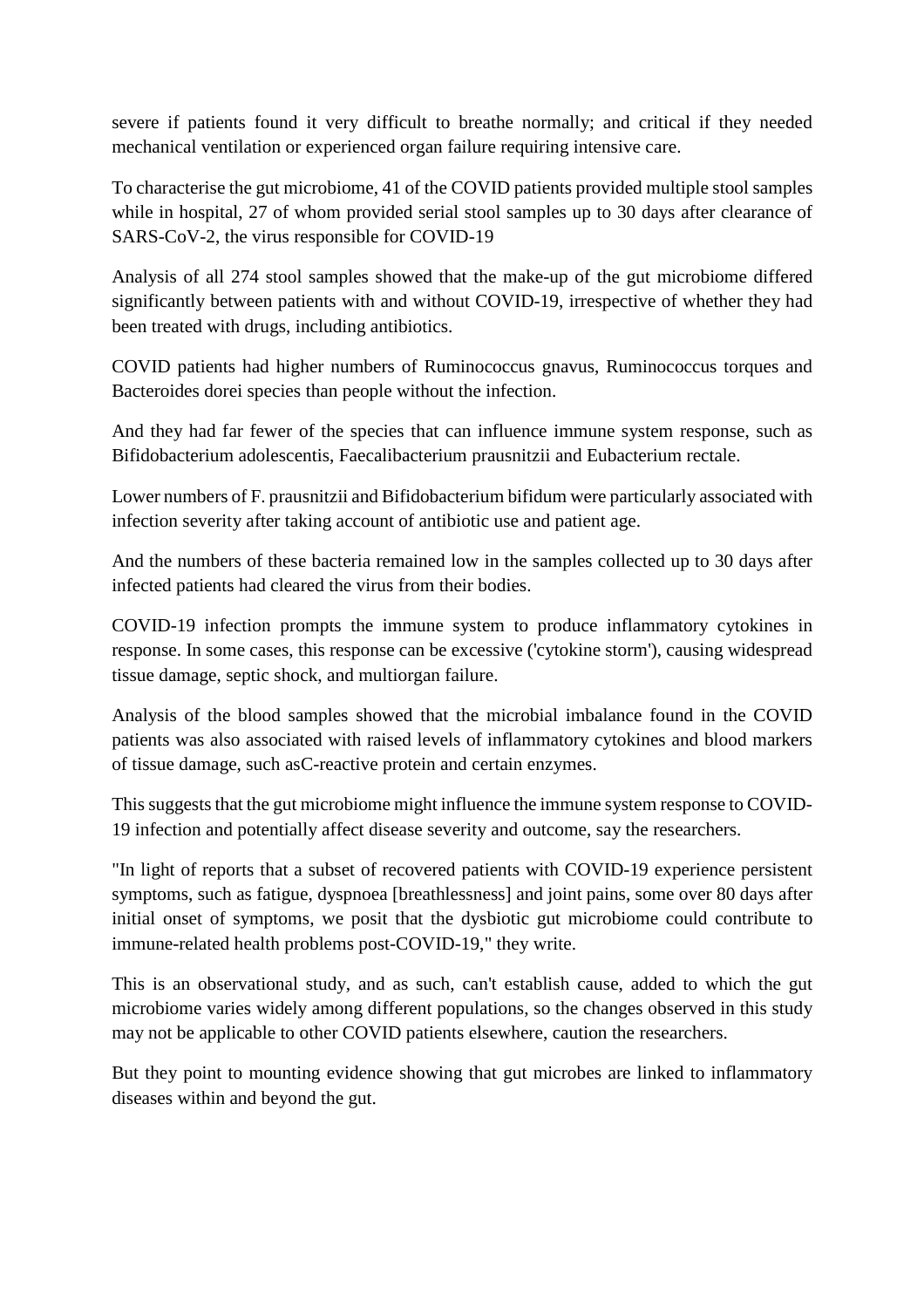And they conclude: "Bolstering of beneficial gut species depleted in COVID-19 could serve as a novel avenue to mitigate severe disease, underscoring the importance of managing patients' gut microbiota during and after COVID-19." (ANI)

#### **Food and Nutrition**

#### **Food insufficiency linked to depression, anxiety during COVID-19 pandemic: Study (The Tribune: 20210113)**

https://www.tribuneindia.com/news/health/food-insufficiency-linked-to-depression-anxietyduring-covid-19-pandemic-study-197483

Food insufficiency linked to depression, anxiety during COVID-19 pandemic: Study

New research shows a 25 per cent rise in food insufficiency during the pandemic is linked to worsened mental health.

The new study was published in the American Journal of Preventive Medicine. Food insufficiency, the most extreme form of food insecurity, occurs when families do not have enough food to eat. Among the nationally representative sample of 63,674 adults in the US, Black and Latino Americans had over twice the risk of food insufficiency compared to White Americans.

"People of color are disproportionately affected by both food insufficiency and COVID-19," said Jason Nagata, MD, MSc, assistant professor of pediatrics at the University of California, San Francisco and lead author on the study. "Many of these individuals have experienced job loss and higher rates of poverty during the pandemic."

Overall, 65% of Americans reported anxiety symptoms and 52% reported depressive symptoms in the week prior to completing the survey. Those who did not have enough to eat during that week reported worse mental health, with 89% of food-insufficient Americans reporting anxiety symptoms compared to 63% of food-sufficient Americans. Similarly, 83% of food-insufficient Americans, compared to 49% of food-sufficient, Americans reported depressive symptoms.

"Hunger, exhaustion, and worrying about not getting enough food to eat may worsen depression and anxiety symptoms," said Nagata.

Researchers found that receipt of free groceries or meals alleviated some of the mental health burdens of food insufficiency.

"Policymakers should expand benefits and eligibility for the Supplemental Nutrition Assistance Program (SNAP) and other programs to address both food insecurity and mental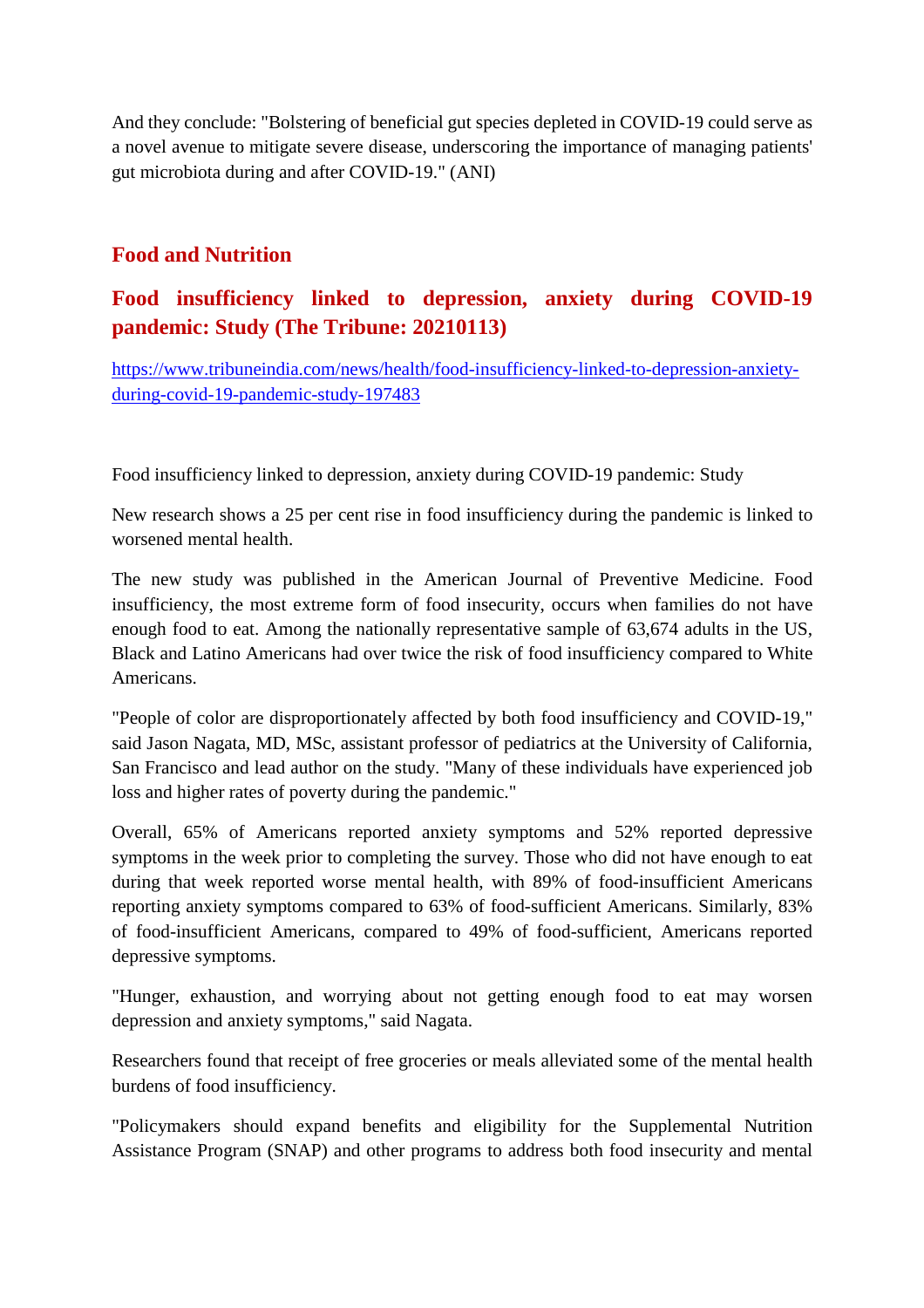health," said Kyle Ganson, PhD, MSW, assistant professor at the University of Toronto, a coauthor of the study. (ANI)

#### **Gestational diabetes**

#### **Research finds increased first-trimester exercise may reduce gestational diabetes risk (The Tribune: 20210113)**

https://www.tribuneindia.com/news/health/research-finds-increased-first-trimester-exercisemay-reduce-gestational-diabetes-risk-197482

Research finds increased first-trimester exercise may reduce gestational diabetes risk

Pregnant women who exercise more during the first trimester of pregnancy may have a lower risk of developing gestational diabetes, according to a new study.

The study has been led by Samantha Ehrlich, an assistant professor in the Department of Public Health at the University of Tennessee, Knoxville, and adjunct investigator with the Kaiser Permanente Division of Research. The analysis found that lower risk was associated with at least 38 minutes of moderate intensity exercise each day--a bit more than current recommendations of at least 30 minutes a day five days a week.

Gestational diabetes refers to diabetes diagnosed for the first time during pregnancy. It can pose serious health problems including pregnancy and delivery complications as well as increased future risk for diabetes in both mother and child.

"We know that exercise is safe and beneficial for healthy pregnant women. These results show that exercise is helpful in avoiding gestational diabetes, though you might need to do a little bit more than currently recommended to enjoy that benefit," Ehrlich said.

The observational study was based on women's self-reported levels of exercise during their first trimester of pregnancy. It found that exercising at least 38 minutes per day lowered the risk of gestational diabetes by 2.1 cases per 100 women and the risk of abnormal blood sugar by 4.8 cases per 100 women.

"We know that six to 10 women per 100 get gestational diabetes. If being more active could reduce that by two women per 100, that's a clear benefit," Ehrlich said.

The study, published December 21 in the journal Diabetes Care, analyzes data collected for the Pregnancy Environment and Lifestyle Study (PETALS), a longitudinal study that included a physical activity questionnaire from 2,246 pregnant members of Kaiser Permanente Northern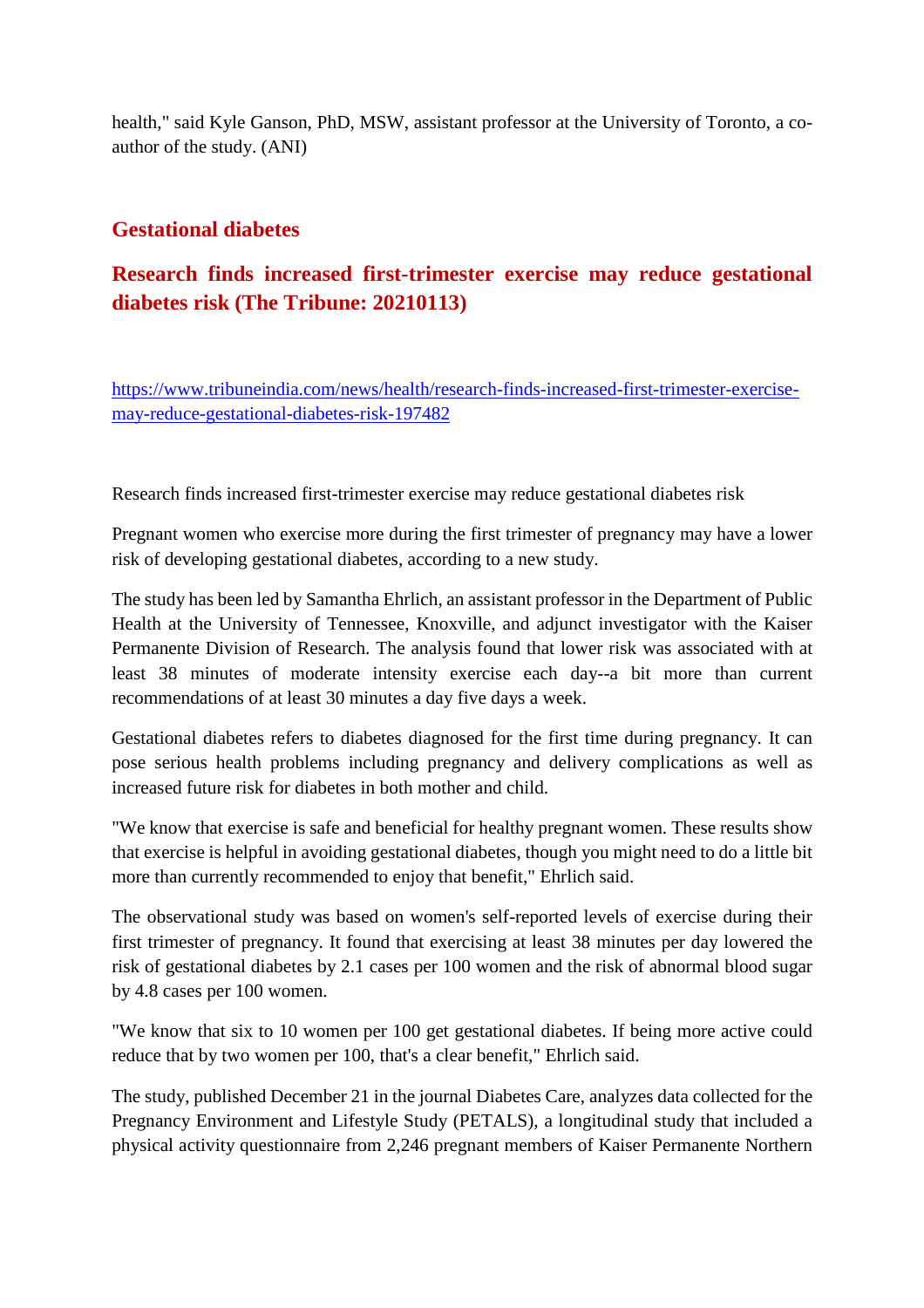California. The women in the study were racially and ethnically diverse and of a wide range of pre-pregnancy weight classifications.

The authors suggest that the current recommendations may need to be rethought to improve women's chances of preventing gestational diabetes with exercise. The most recent guidelines from the American College of Obstetricians and Gynecologists were updated in 2020, and those from the US Department of Health and Human Services were updated in 2018. - ANI

#### **Chronic stress**

#### **Study finds fragmented sleep patterns can predict vulnerability to chronic stress (The Tribune: 20210113)**

https://www.tribuneindia.com/news/health/study-finds-fragmented-sleep-patterns-canpredict-vulnerability-to-chronic-stress-197481

Study finds fragmented sleep patterns can predict vulnerability to chronic stress

New research from NYU Abu Dhabi's Laboratory of Neural Systems and Behavior for the first time used an animal model to demonstrate how abnormal sleep architecture can be a predictor of stress vulnerability.

These important findings have the potential to inform the development of sleep tests that can help identify who may be susceptible -- or resilient -- to future stress. In the study, Abnormal Sleep Signals Vulnerability to Chronic Social Defeat Stress, which appears in the journal Frontiers in Neuroscience, NYUAD Assistant Professor of Biology Dipesh Chaudhury and Research Associate Basma Radwan describe their development of a mouse model to detect how disruptions in Non-rapid Eye Movement (NREM) sleep result in increased vulnerability to future stress.

The researchers assessed the sleep characteristics of both stress-susceptible and stress-resilient mice before and after experiencing chronic social defeat (CSD) stress. The social behaviour of the mice post-stress was classified into two main phenotypes: those susceptible to stress that displayed social avoidance and those that were resilient to stress. Pre-CSD, mice susceptible to stress displayed increased fragmentation of Non-Rapid Eye Movement (NREM) sleep due to increased switching between NREM and wake and shorter average duration of NREM bouts, relative to mice resilient to stress.

Their analysis showed that the pre-CSD sleep features from both phenotypes of mice allowed prediction of susceptibility to stress with more than 80 per cent accuracy. Post-CSD, susceptible mice maintained high NREM fragmentation during the light and dark phase while resilient mice exhibited high NREM fragmentation only in the dark.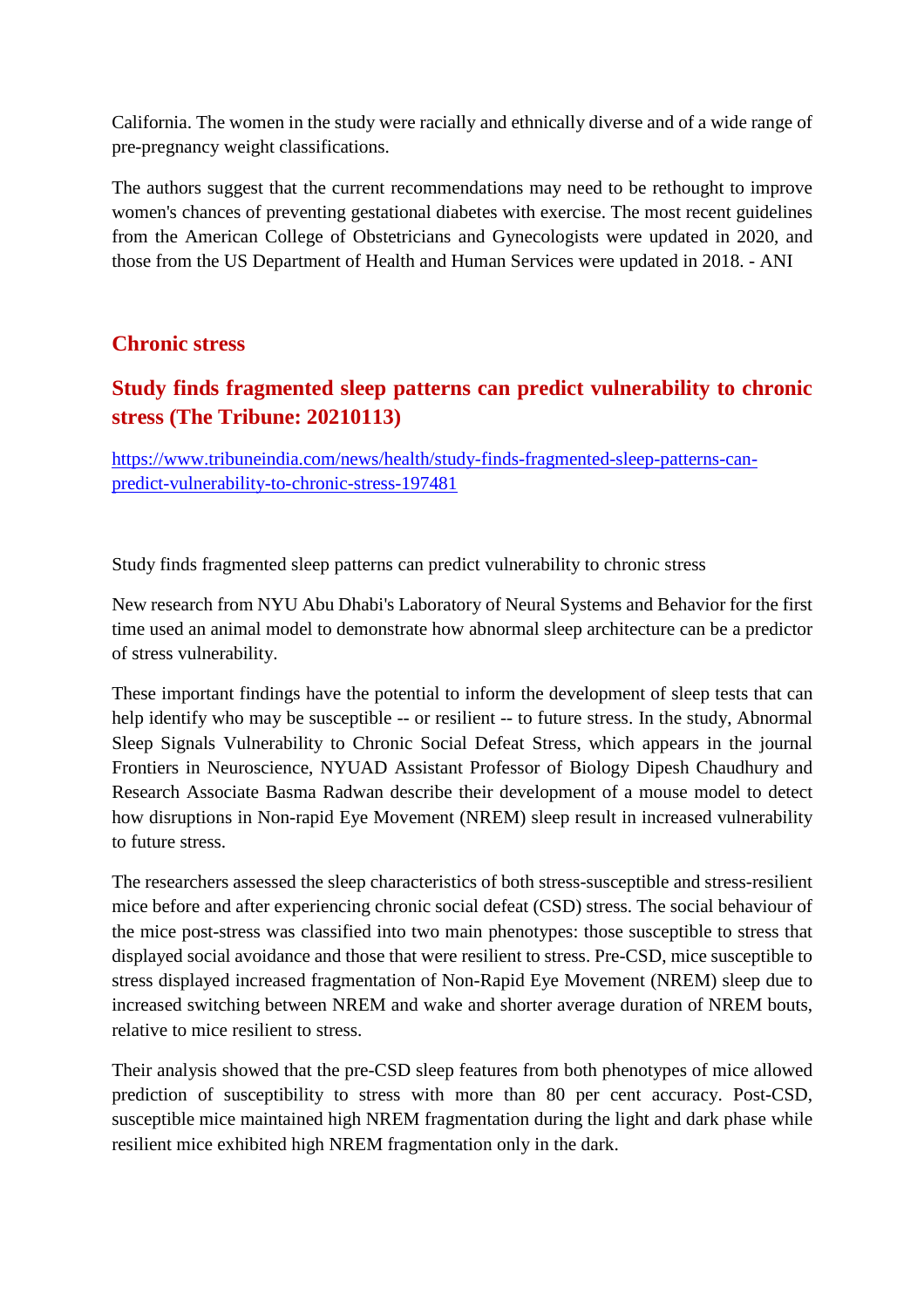The findings demonstrate that mice that become susceptible to CSD stress exhibit pre-existing abnormal sleep/wake characteristics prior to stress exposure. In addition, subsequent exposure to stress further impairs sleep and the homeostatic response.

"Our study is the first to provide an animal model to investigate the relationship between poor sleep continuity and vulnerability to chronic stress and depressive disorders," said Chaudhury and Radwan. "This marker of vulnerability to stress opens up avenues for many possible future studies that could further explain the underlying molecular processes and neural circuitry that lead to mood disorders." - ANI

#### **Vaccine vials**

#### **Vaccine vials land in city, Serum moves 6.4m doses (Hindustan Times: 20210113)**

https://epaper.hindustantimes.com/Home/ArticleView

The first consignment of Covid-19 vaccine doses arrives at the Indira Gandhi International Airport in Delhi on a special SpiceJet flight from Pune on Tuesday morning. PTI

Pune/New Delhi : Marking a milestone about 10 months after the coronavirus disease (Covid-19) gripped the country, India on Tuesday dispatched about 6.44 million doses of the Covishield vaccine to 14 cities from its manufacturer's Pune headquarters, setting in motion a massive inoculation drive that will begin this weekend.

At 4:53am, three temperature-controlled trucks escorted by police vehicles left the Serum Institute of India (SII)'s building on the outskirts of Pune for the airport, carrying vials of the vaccine that, along with Bharat Biotech's Covaxin, has been okayed by the drug controller for restricted emergency use.

Pune deputy commissioner of police Namrata Patil, accompanied by SII staff, cracked open a coconut — believed to be auspicious — to flag off the vehicles that left the premises.

"Our trucks left the SII facility early morning and now the vaccine is being distributed in the entire country. This is a proud and historic moment as scientists, experts and all other stakeholders took great efforts while making this vaccine in less than a year," said SII chief executive Adar Poonawalla, whose organisation is conducting clinical trials and manufacturing the Oxford University-AstraZeneca vaccine.

The first consignment of 264,000 doses of Covishield reached Delhi's central storage facility at the Rajiv Gandhi Super Specialty Hospital (RGSSH) in the afternoon around high security, according to officials aware of the developments.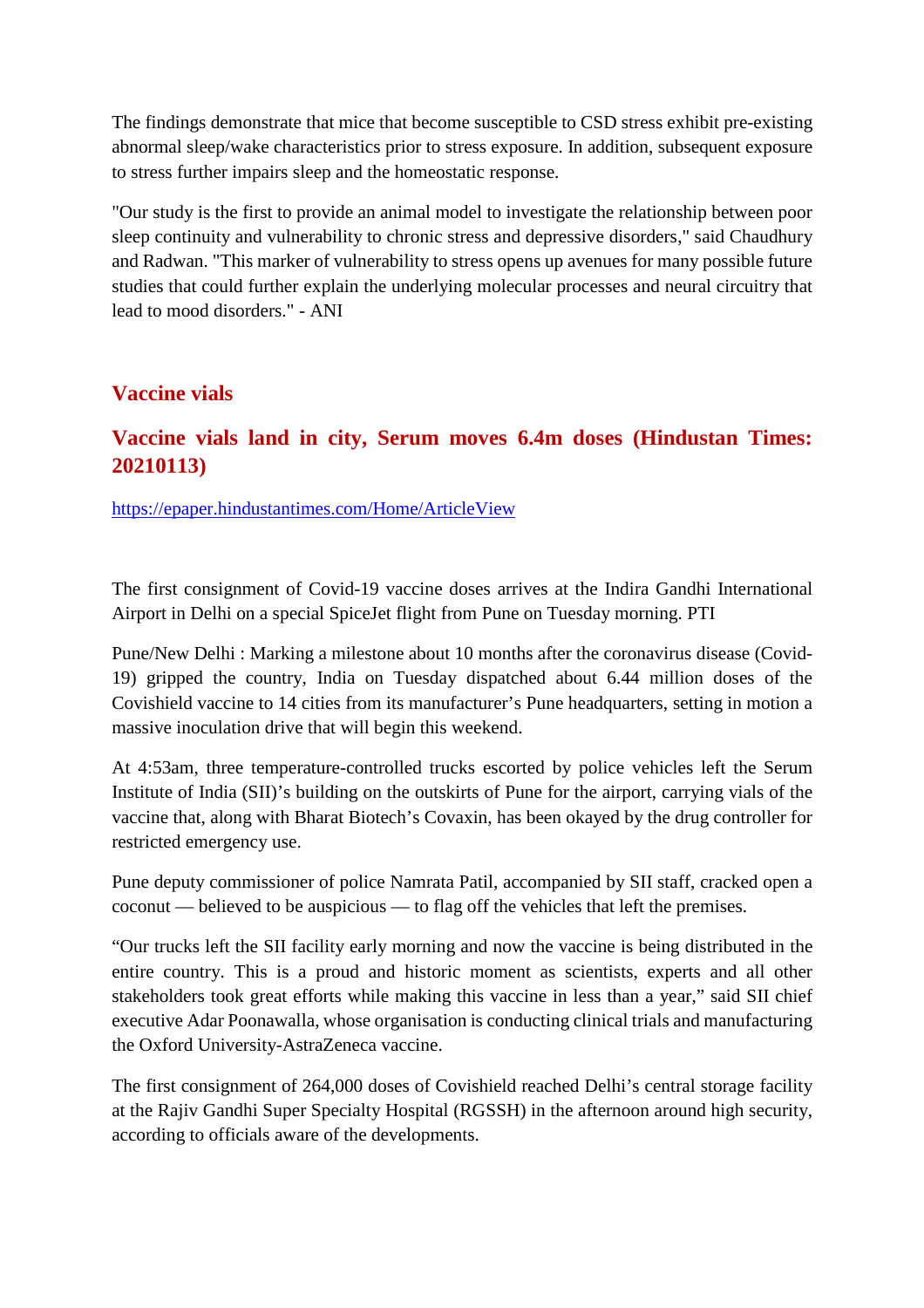Twenty-two boxes containing 1,200 vials each of the vaccine was brought to the hospital's utility block that has been retrofitted with 90 deep freezers, which can store 4.1 million doses of the vaccine.

"Each of the vials (5 millilitres) contains 10 doses (0.5ml each) of the vaccine. So far, Delhi has received 264,000 vaccine doses that will be almost enough for the health care workers in the city," said a senior government official who asked not to be named.

At the start of the vaccination drive beginning this Saturday, the central government plans to vaccinate 30 million health care and frontline workers (employees across government departments, the police and civic bodies). Next on the priority list are an estimated 270 million people (those above 50 years of age, and people with serious comorbidities such as diabetes and hypertension). This exercise, according to some estimates, could take at least seven months.

A SpiceJet flight carrying the vials landed at the Delhi airport around 10am. The Delhi Police formed a "green corridor" to safely transport the vaccines to the hospital, which received the consignment around 3pm.

"There are three levels of security that will be in place (in the hospital).There are CCTV cameras installed within and outside the building. There are hospital guards stationed at the vaccine store round the clock, and police personnel deployed outside the store," said Dr Chhavi Gupta, a spokesperson for RGSSH.

In the national capital, the vaccination drive will be launched at 89 centres (49 private and 40 public health care facilities) that are part of the 5,000 sites approved by the Centre across the country. Delhi has pegged the number of health care workers at 300,000, of which around 225,000 have already been registered with the government.

"Delhi is fully prepared and all preparations are in place," health minister Satyendar Jain said.

Apart from Delhi, vials of the vaccine were flown to Chennai, Kolkata, Guwahati, Shillong, Ahmedabad, Hyderabad, Vijayawada, Bhubaneswar, Patna, Bengaluru, Lucknow and Chandigarh. On Tuesday, four airlines (Air India, IndiGo, SpiceJet and GoAir) operated nine flights to transport 5.47 million doses of the vaccine to these cities across the country.

Separately, Maharashtra minister Rajesh Tope said his state, too, received the first consignment of 963,000 doses by road and that the vaccine will be distributed among 511 camps covering all districts. "We have also developed 3,135 cold chains to be used for storing the vaccines," he said in Mumbai.

The Indian government has procured 11 million doses of Covishield from SII — the world's largest vaccine manufacturer by volume — at a cost of ₹200 per dose, exclusive of taxes.

For Bharat Biotech's Covaxin (it is still in Phase 3 trials), the number is 5.5 million doses, of which 1.65 million doses are being procured free of cost, and the remaining 3.85 million doses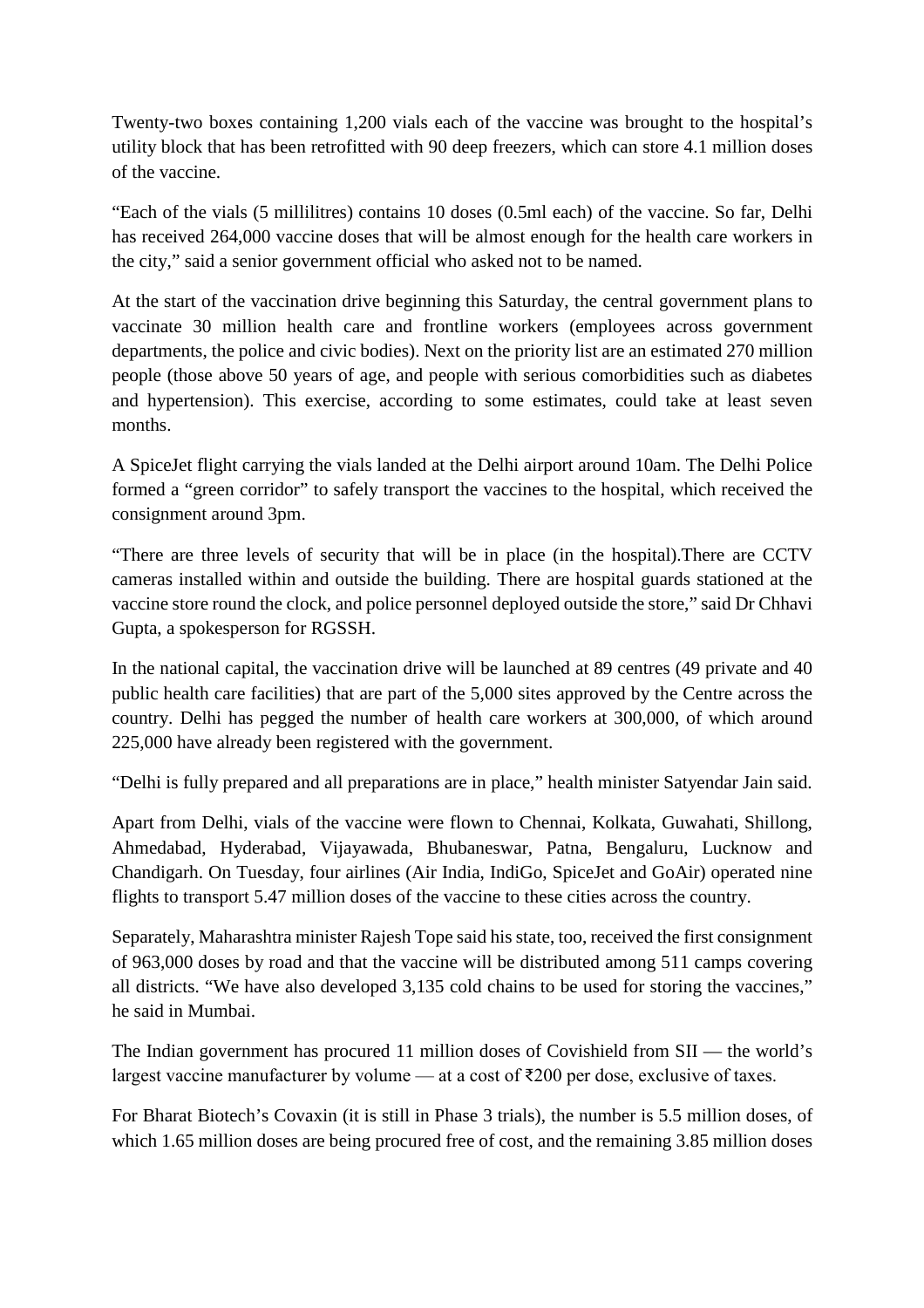are being purchased at a cost of ₹295 per dose, exclusive of taxes, making the net cost of a Covaxin dose ₹206.

In case of both vaccines, recipients will get two doses four weeks apart and the effects will start showing 14 days after the second dose.

"The Centre is very closely collaborating with the states and Union Territories for rolling out the vaccination on January 16, 2021. Since different individuals will be discharging different duties they need to be trained as per the best of their ability," Union health secretary Rajesh Bhushan said at a briefing.

The government has trained 2,360 master trainers, who in turn have trained 61,000 programme managers, 200,000 vaccinators and 370,000 other vaccination team members so far.

Health authorities in states have said they would make use of experience gained from running regular child immunisation programmes for polio to ensure full coverage in what they called the world's biggest vaccination drive. "The vaccine is here even then that doesn't take away the fact that people will still have to observe Covid-19 appropriate behaviour such wearing a mask, maintaining hand hygiene and ensuring physical distancing," said Dr Balram Bhargava, director general of premier scientific body Indian Council of Medical Research.

As of Tuesday, India has reported 10,495,813 cases of the viral infection while 1,51,581 people have died in the country.

#### **Vaccine roll-out**

#### **Shots in store, Delhi set for vaccine roll-out (Hindustan Times: 20210113)**

Capital receives 264,000 doses of Covishield; CM Kejriwal to launch the vaccination drive at Lok Nayak hospital

https://epaper.hindustantimes.com/Home/ArticleView

Delhi's Rajiv Gandhi Superspeciality hospital in east Delhi's Tahirpur received 264,000 doses of Covishield -- the Indian variation of the Oxford/AstraZeneca vaccine manufactured by the Pune-based Serum Institute of India (SII) – as India on Tuesday began the massive task of transporting the Covid-19 vaccine to all parts of the country ahead of the January 16 start of the immunisation drive against the coronavirus disease.

In Delhi, the vaccination drive will be launched at 89 centres – which are part of the 5,000 sites approved by the Centre across the country – with healthcare workers being the first ones to get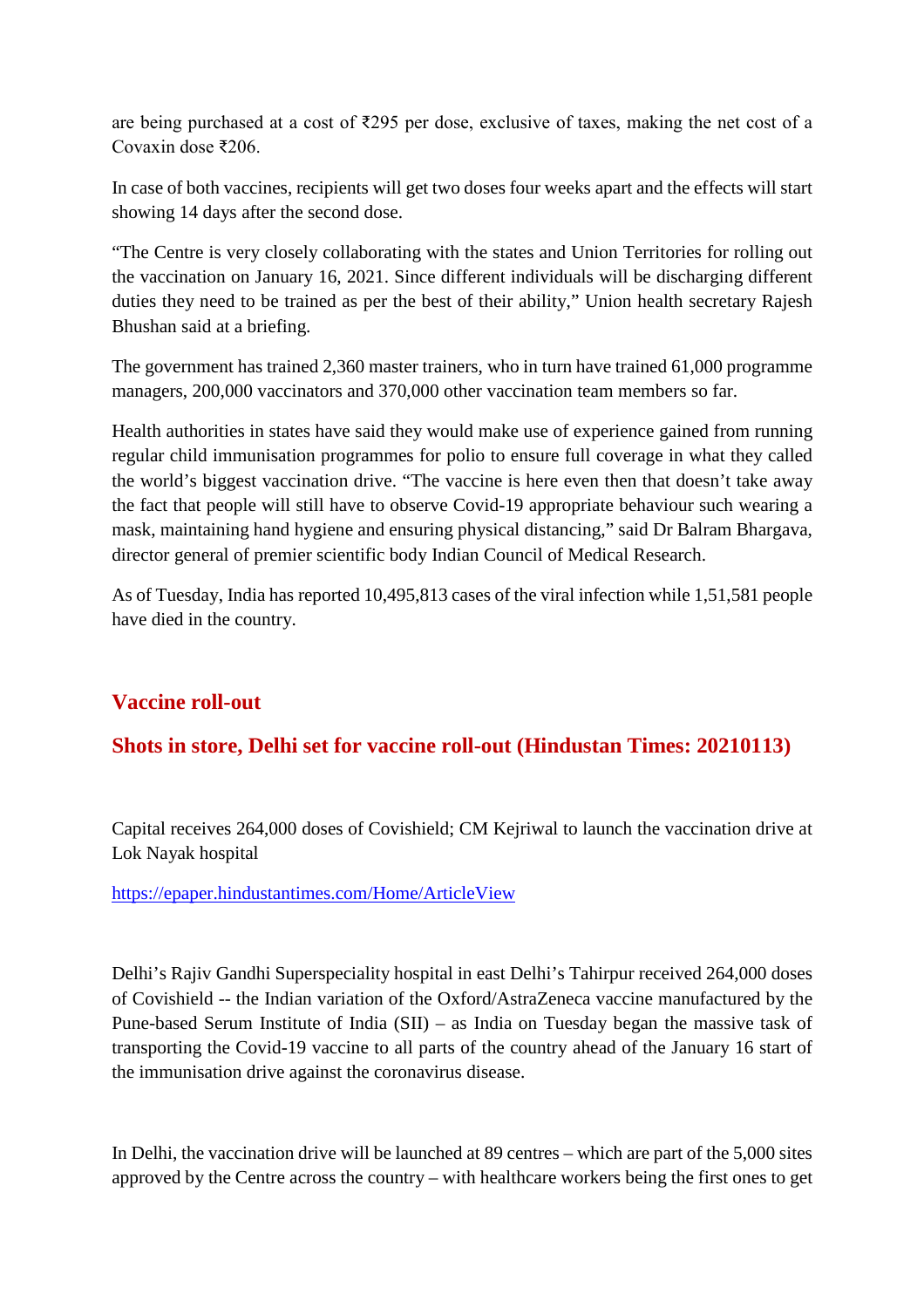the jab. In Delhi, the drive is scheduled to be formally launched by chief minister Arvind Kejriwal at Lok Nayak hospital, a senior government official said.

"Delhi is fully prepared and all preparations are in place," said Delhi's health minister Satyendar Jain.

The 89 locations approved so far include  $-49$  private hospitals and 40 public healthcare facilities. They include hospitals such as Lok Nayak, AIIMS, BLK Super Speciality Hospital, Sir Gangaram Hospital, Baba Saheb Ambedkar Hospital, Fortis, Indraprastha Apollo, Rajiv Gandhi Superspeciality (Cancer), Rajiv Gandhi Superspeciality (Tahirpur), ILBS, Venkateshwar Hospital (Dwarka), Madan Mohan Malviya (Malviya Nagar), Moolchand Hospital and St Stephen's Hospital.

Preparations at the 89 selected vaccination locations were on a full swing on Tuesday, with district officials taking note of any last-minute requirements. "We, the district officials, are just going to the sites and taking note of any last-minute additions or logistics that needs to be taken care of," said a second government official.

On the first day, one booth or vaccination site each will be there at 89 centres. However, over the next week, the government has planned to increase the total number of booths to at least 225, by setting up multiple vaccination sites in some of the locations, said a senior government official.

The official added, "We have set up teams that have assessed the 89 vaccination locations. Several of them are capable of accommodating more than one vaccination site."

The teams have so far identified several hospitals that include Lok Nayak and AIIMS as locations that can have three or more vaccination sites, said the official. "At each site, there has to be space not only for vaccination but also for verification of candidates, and rooms where they can rest while being monitored for at least 30 minutes after taking the shot," he said.

Each booth will administer a maximum of 100 vaccine shots a day and run by six to eight staff.

A health department official said, "There are 621 functional cold chain points. Each cold chain point will be connected to four to five vaccination sites. This means, most of the big hospitals will have more than one vaccination sites as they would need to quickly vaccinate all their own staff, before moving on to others from smaller centres," said a health department official.

With time, the government aims to increase both vaccination locations and vaccination sites. "We had sent a list of more than 600 locations, of which 89 have been approved by the central government so far. In the coming days, more locations are likely to get approved. Eventually, we have plans to increase vaccinations sites to 1,000 in several phases," the official added.

On Tuesday morning, 22 boxes containing 1,200 vials each of the vaccine was brought to Rajiv Gandhi Superspeciality hospital's utility block that has been retrofitted with 90 deep freezers which can store 4.1 million doses of the vaccine. "Each of the vials contains ten doses of the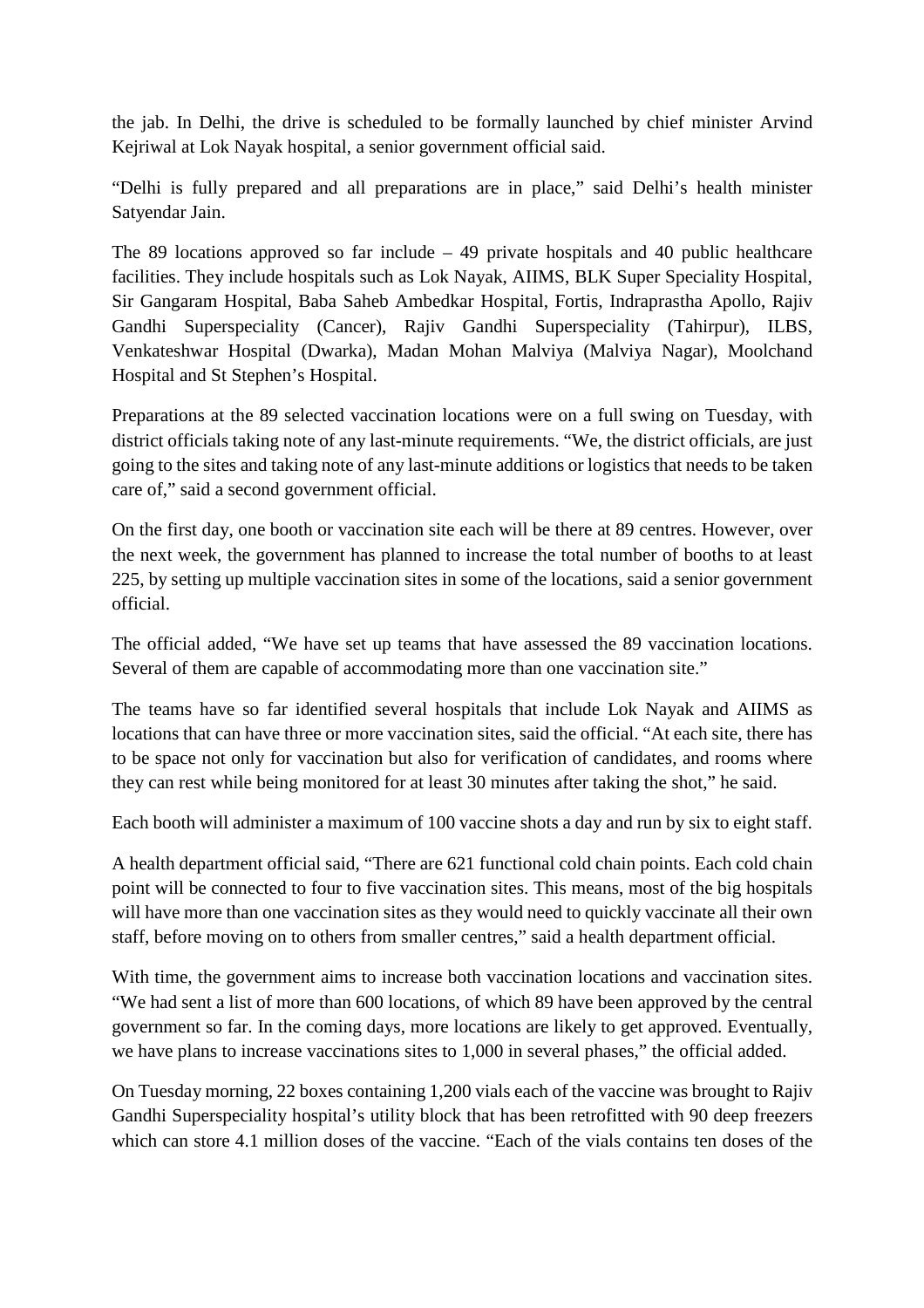vaccine. So far, Delhi has received 264,000 vaccine doses that will be almost enough for the healthcare workers in the city," said another senior government official.

"There are three levels of security that will be in place – first there are CCTV cameras installed within and outside the building, second there are hospital guards stationed at the vaccine store round the clock, and police personnel deployed outside the store," said Dr Chavvi Gupta, spokesperson for the hospital.

The Delhi has pegged the number of healthcare workers at 300,000, of which around 225,000 have already been registered. The government has planned to finish giving them the vaccine shots by the end of this month, said another official.

Next in line would be frontline workers – a wide range of people including police, teachers, sanitation, and civil defence volunteers. Their total number has been estimated at 600,000 and registration process for them is underway.

The third category that would include people aged over 50 years and those with serious comorbidities irrespective of age. The government has roughly pegged the number at 4.2 million for these categories taken together but, senior officials said, it is likely to witness increase. Registration for this category is yet to begin.

While the government has prepared a draft list of people over 50 years through electoral data, those with comorbidities are yet to be identified, the official said.

"We are committed to ensuring that the vaccination goes smoothly for people who are vaccinated as well as officials and workers involved in the process," said Dr Suneela Garg, professor of community medicine at Maulana Azad Medical College and advisor to the Indian Council of Medical Research (ICMR).

#### **Vaccines (The Asian Age: 20210113)**

http://onlineepaper.asianage.com/articledetailpage.aspx?id=15343697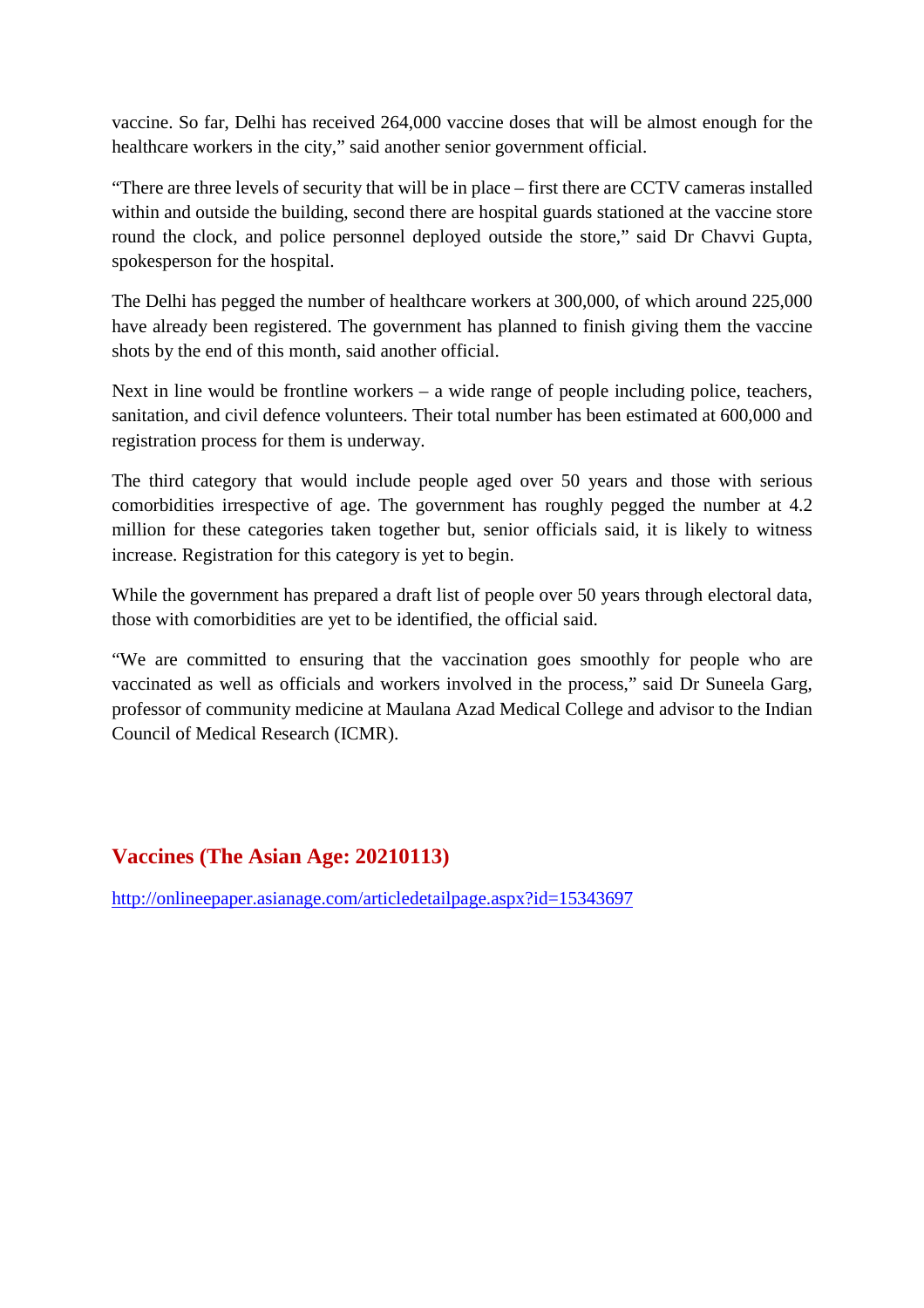# Govt ready for inoculations from Sat Daily cases at 7-month low Vaccines' 1st batch sent to states, UTs

#### **VINEETA PANDEY** NEW DELHI, JAN. 12

The Centre has started the procurement and transportation of Covid-19 vaccines for the nationwide inoculation drive that begins from Saturday.<br>Union health secretary Rajesh Bhushan said Tuesday the entire doses of 1.10 crore Oxford-AstraZeneca vaccine Covishield made by the Serum Institute of India and 55 lakh Covaxin doses from Bharat Biotech will reach all states and Union territories by Thursday.

Mr Bhushan said 54.72 lakh vaccine doses had reached the designated national and state-level stores till Tuesday afternoon. He clarified that apart from the ordered vaccines, Bharat Biotech is also giving 16.5 lakh



Workers sort Covishield vaccines at a storage facility after the first batch of vaccines from the Serum  $-PTI$ Institute of India arrived in Chennai on Tuesday.

Covaxin doses free to the government as a goodwill gesture. doses of

 $*_{55}$ lakh Covaxin are being procured from Bharat<br>Biotech. For 38.5 lakh

doses, the price is ₹295 each, excluding taxes.<br>Bharat Biotech is providing 16.5 lakh doses free, as a goodwill gesture, which ultimately brings the cost of Covaxin down to ₹206

per dose," Mr Bhushan said.

The 1.1 crore Covishield vaccine doses are being procured from SII at a cost of ₹200 per dose, excluding taxes. More vaccines will be ordered in the days ahead. Covaxin will also be supplied to Brazil and some other countries.

Niti Aayog member<br>(health) V.K. Paul said<br>both Covishield and Covaxin had been tested on a large number of peo-<br>ple and "are safe, with no risk of any significant side effect"

The health secretary said four other vaccine candidates by Zydus Cadila, Sputnik Russia's v Biological E and Gennova are also in advanced stages of clinical trials and once cleared by the Drugs Controller-General of Turn to Page 4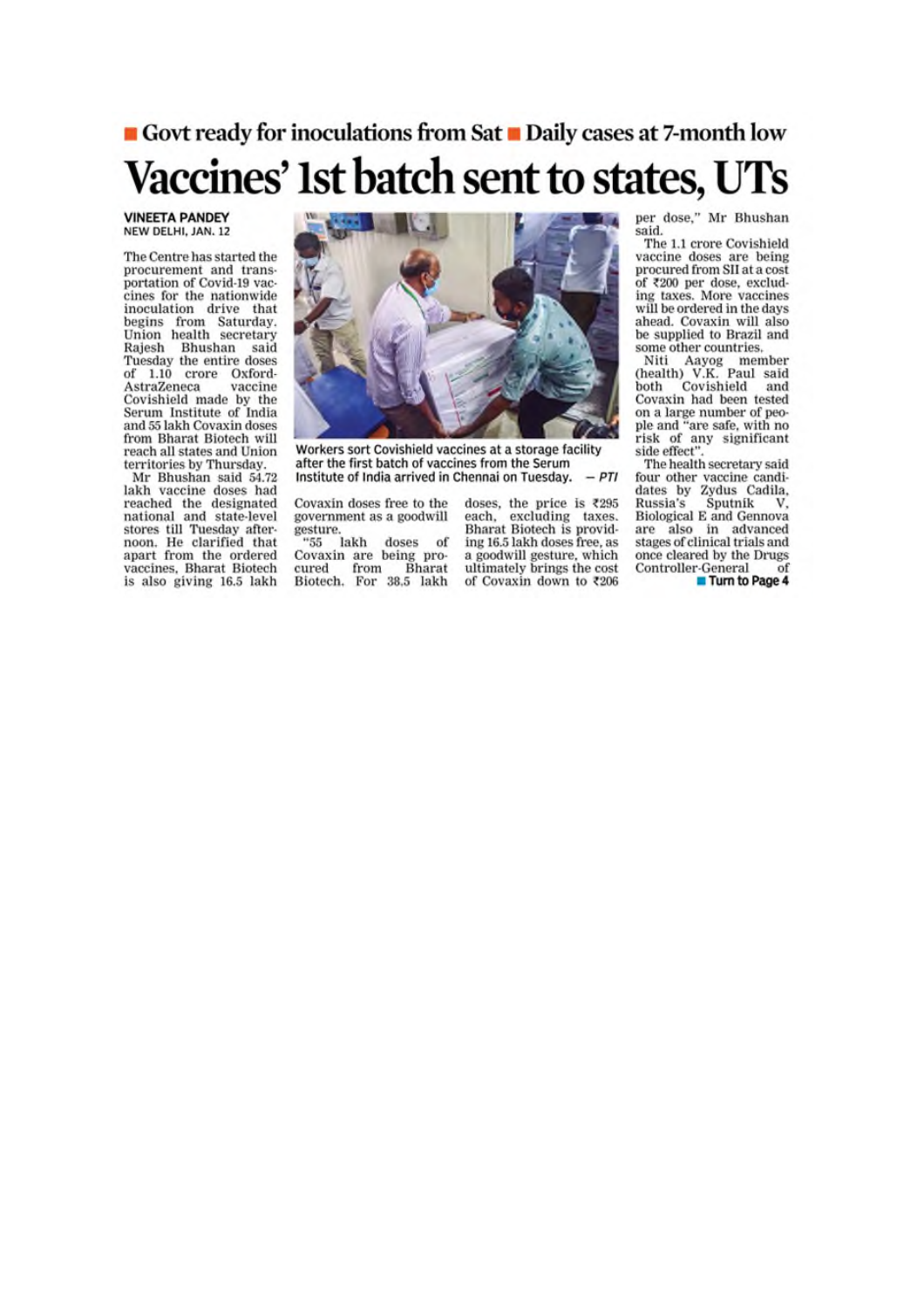#### **Stress**

#### **Stress in expecting mothers impact children: Study (New Kerala: 20210113)**

https://www.newkerala.com/news/2021/7147.htm

Expecting mothers, stop worrying or taking any kind of stress as it may affect your baby's chance of developing disease, a new study suggests.

According to a study, published in the journal scholarly journal Biological Psychiatry, stress on an expectant mother could affect her baby's chance of developing disease -- perhaps even over the course of the child's life.

Psychosocial factors creating stress -- such as lack of social support, loneliness, marriage status or bereavement -- may be mutating their child's mitochondrial DNA and could be a precursor to a host of diseases, the researchers at the University of Cincinnati in the US said.

"There are a lot of conditions that start in childhood that have ties to mitochondrial dysfunction including asthma, obesity, attention deficit hyperactivity disorder and autism," said the lead researcher, Kelly Brunst, Assistant professor at the varsity.

"The fetal and infant period is a vulnerable time for environmental exposure due to heightened development during these periods," Brunst added.

For the study, the researchers sequenced the mitochondrial genome and identified mutations in 365 placenta samples from birth mothers.

A multivariable regression model was used to look at maternal lifetime stress in relation to the number of gene mutations in the placenta mitochondrial genome.

Women experiencing increased psychosocial stress -- that can range from sexual assault, domestic violence or serious injury to incarceration, physical or mental illness and family hardship -- over their lifetime exhibited a higher number of placental mitochondrial mutations.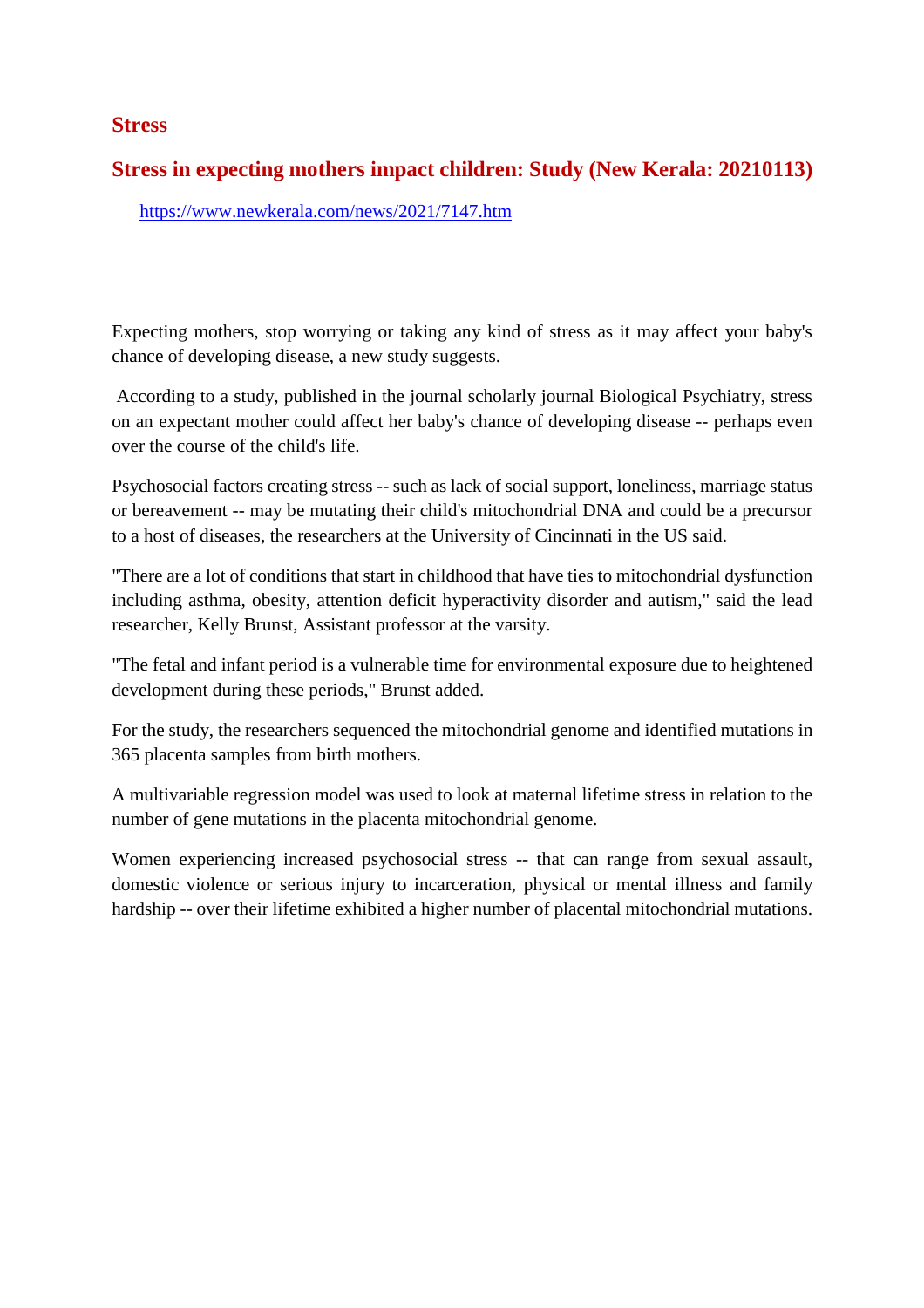#### **Prostate cancer**

#### **Higher coffee intake may reduce prostate cancer risk (New Kerala: 20210113)**

Do you crave for coffee everyday? If so, then there's a good news for you. A new study suggests that drinking several cups of coffee every day may be linked to a lower risk of developing prostate cancer.

The study, published in the journal BMJ Open, showed that each additional daily cup of the brew was associated with a reduction in relative risk of nearly 1 per cent.

"This study suggests that increased coffee consumption may be associated with a reduced risk of prostate cancer," according to the researchers of the study, including Xiaonan Chen, Department of Urology, Shengjing Hospital of China Medical University.

Prostate cancer is the second most common cancer, and the sixth leading cause of cancer death in men.

Nearly three out of four cases occur in the developed world, and since the 1970s, new cases of the disease have risen sharply in Asian countries, including Japan, Singapore, and China.

In a bid to advance understanding of the issue, the researchers trawled research databases for relevant cohort studies published up to September 2020.

They pooled the data from 1615 reported on the risk of prostate cancer associated with the highest, compared with the lowest, coffee consumption; 13 reported on the risk associated with an additional daily cup.

The highest level of consumption ranged from 2 to 9 or more cups a day; the lowest level ranged from none to fewer than 2 cups a day.

The included studies were carried out in North America (7), Europe (7) and Japan (2). They included more than 1 million men (1,081,586) of whom 57,732 developed prostate cancer.

Compared with the lowest category of coffee consumption, the highest category was associated with a reduction in prostate cancer risk of 9 per cent.

And each additional daily cup was associated with a reduction in risk of 1 per cent.

Coffee consumption has been linked to a lower relative risk of liver, bowel, and breast cancers, but as yet, there is no conclusive evidence for its potential role in prostate cancer risk reduction, the researchers said.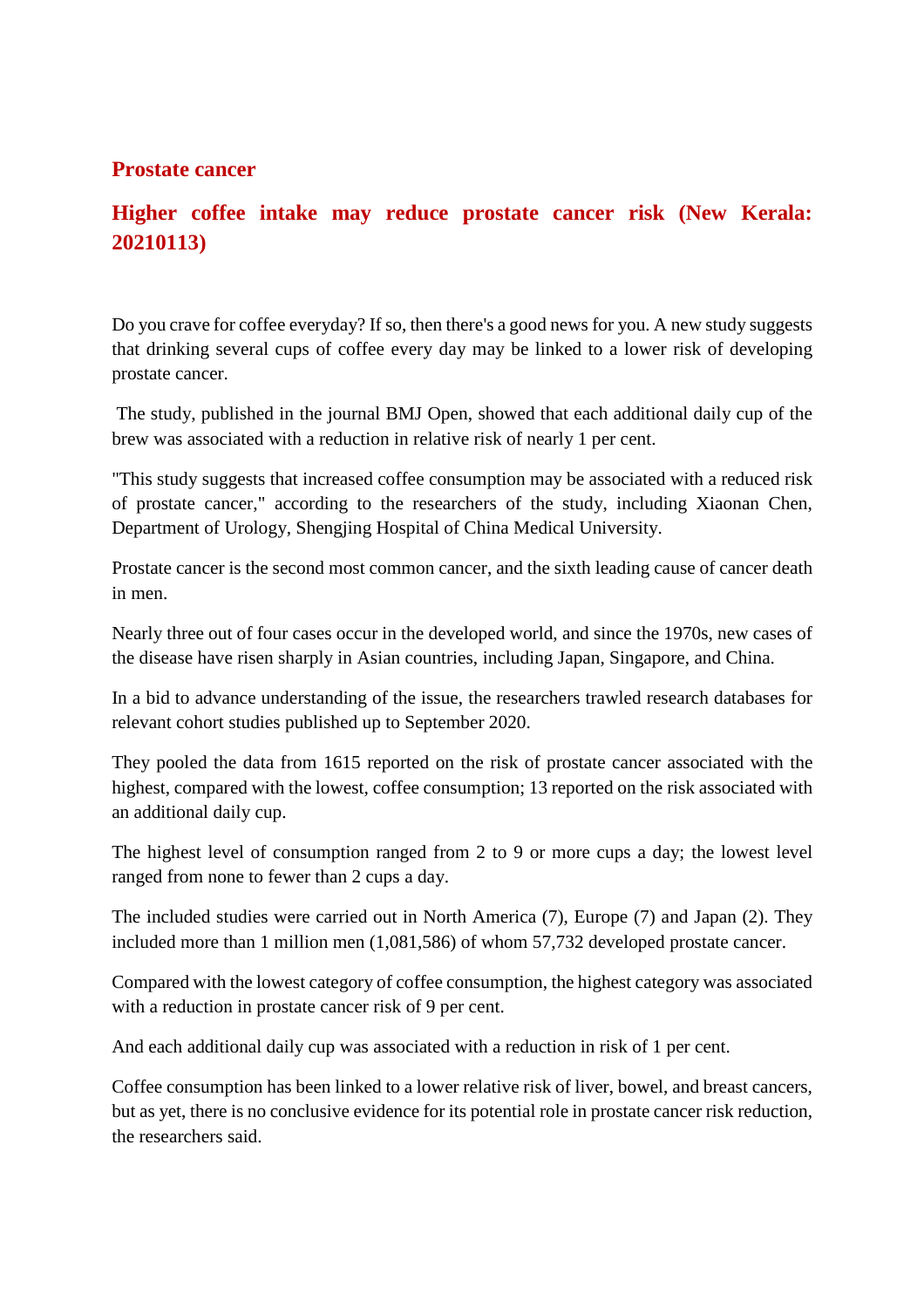#### **Therapeutic strategies**

#### **Link between driver of ovarian cancer, metabolism opens up new therapeutic strategies (New Kerala: 20210113)**

#### https://www.newkerala.com/news/2021/6931.htm

Mutations that inactivate the ARID1A gene in ovarian cancer increase utilisation of the glutamine amino acid making cancer cells dependent on glutamine metabolism, according to a study by The Wistar Institute published online in Nature Cancer.

Researchers also showed that pharmacologic inhibition of glutamine metabolism may represent an effective therapeutic strategy for ARID1A-mutant ovarian cancer.

Up to 60 per cent of ovarian clear cell carcinomas (OCCC) have been inactivating mutations in the ARID1A tumor suppressor gene. These mutations are known genetic drivers of this type of cancer, which typically does not respond to chemotherapy and carries the worst prognosis among all subtypes of ovarian cancer.

The laboratory of Rugang Zhang, Ph.D., deputy director of The Wistar Institute Cancer Center, professor and leader of the Immunology, Microenvironment and Metastasis Program, studies the effects of ARID1A inactivation to devise new mechanism-guided therapeutic strategies and combination approaches to enhance immunotherapy for ovarian cancer.

"Metabolic reprogramming is a hallmark of many cancers, including OCCC, so in this study we assessed whether ARID1A plays a role in regulation of metabolism," said Zhang, corresponding author on the paper.

"We found that its inactivation in cancer cells creates a specific metabolic requirement for glutamine and exposed this as a vulnerability that could be exploited for therapeutic purposes," added Zhang.

The authors inactivated ARID1A in wild type ovarian cancer cells and observed increased glutamine consumption. Glutamine is normally required for cancer cells to grow, but Zhang and colleagues unveiled a stronger dependence of ARID1A-mutant cells on this amino acid, which significantly enhanced the growth suppression induced by glutamine deprivation.

ARID1A is part of a protein complex called SWI/SNF that modulates gene expression. The authors investigated the transcriptional effect of ARID1A inactivation and found that GLS1, which encodes for the glutaminase enzyme, was the top upregulated gene among those controlling glutamine metabolism.

Accordingly, GLS1 was expressed at significantly higher levels in tumor samples from patients with other cancer types that also carry mutations in the SWI/SNF complex.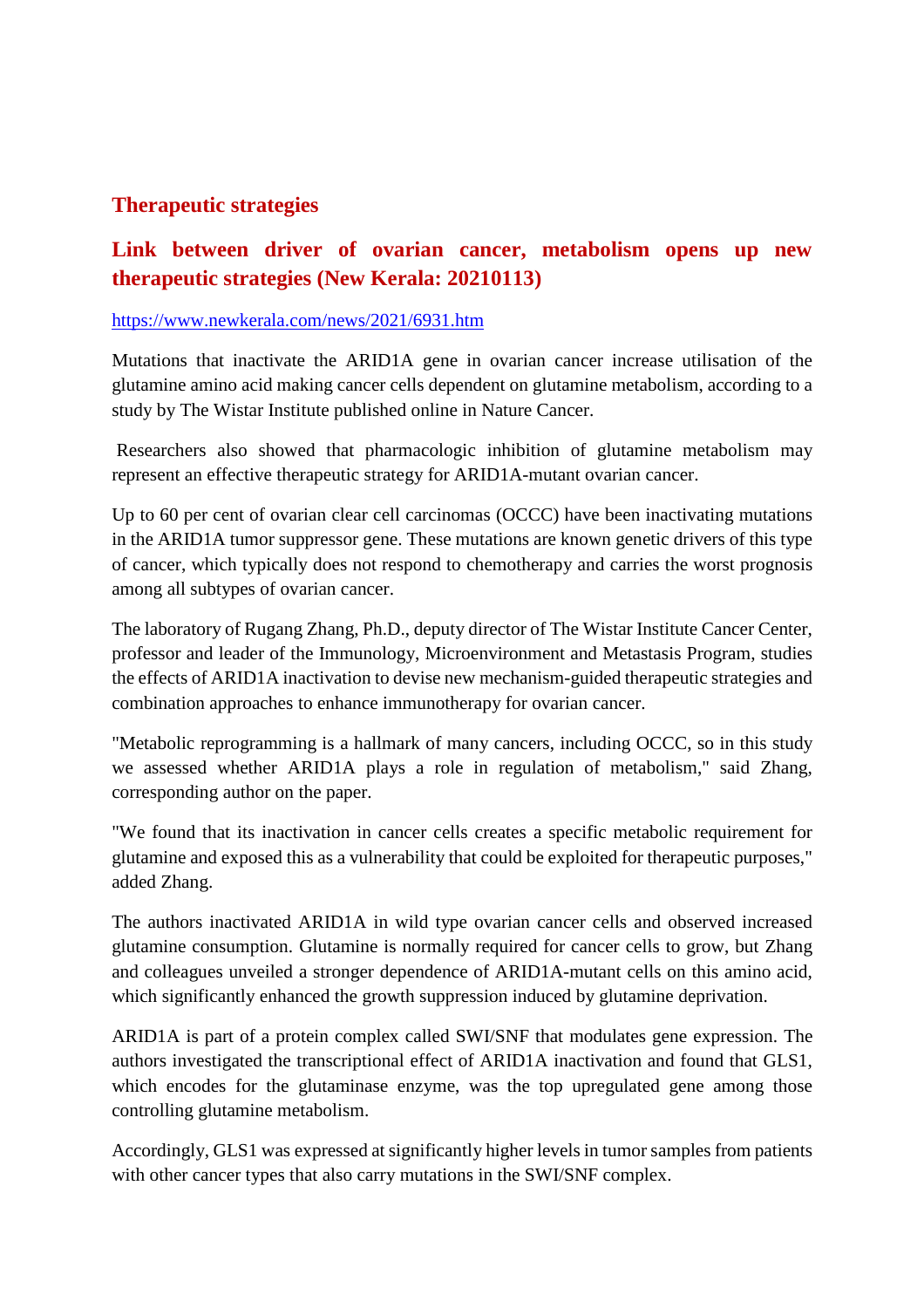The team evaluated the therapeutic potential of inhibiting the glutamine metabolism by blocking the glutaminase enzyme with the CB-839 inhibitor. It has been reported that this molecule is under investigation in clinical trials and is well tolerated as a single agent and in combination with other anticancer therapies.

When tested in vivo on OCCC mouse models, CB-839 significantly reduced tumor burden and prolonged survival. These studies were expanded to mice carrying patient-derived tumor transplants, confirming that CB-839 impaired the growth of ARID1A-mutant but not ARID1Awildtype tumors.

Researchers also combined CB-839 with anti-PDL1 treatment and revealed a synergy between glutaminase inhibitors and immune checkpoint blockade in suppressing the growth of ARID1A-mutant OCCC tumors.

"Our findings suggest that glutaminase inhibitors warrant further studies as a standalone or combinatorial therapeutic intervention for OCCC, for which effective options are very limited," said Shuai Wu, Ph.D., first author of the study and a staff scientist in the Zhang Lab.

Glutaminase inhibitors could become a new strategy to precisely target a specific vulnerability of OCCC cells associated with loss of ARID1A function.

#### **COVID-19 severity, immune response**

#### **Make-up of gut microbiome may influence COVID-19 severity, immune response (New Kerala: 20210113)**

https://www.newkerala.com/health-news.php

The variety and volume of bacteria in the gut, known as the microbiome, may influence the severity of COVID-19 as well as the magnitude of the immune system response to the infection, suggests the findings of new research.

The research was published online in the journal Gut.

Imbalances in the make-up of the microbiome may also be implicated in persisting inflammatory symptoms, dubbed 'long COVID', the findings suggest.

COVID-19 is primarily a respiratory illness, but the evidence suggests that the gut may also have a role.

As the gut is the largest immunological organ in the body and its resident microbes are known to influence immune responses, the researchers wanted to find out if the gut microbiome might also affect the immune system response to COVID-19 infection.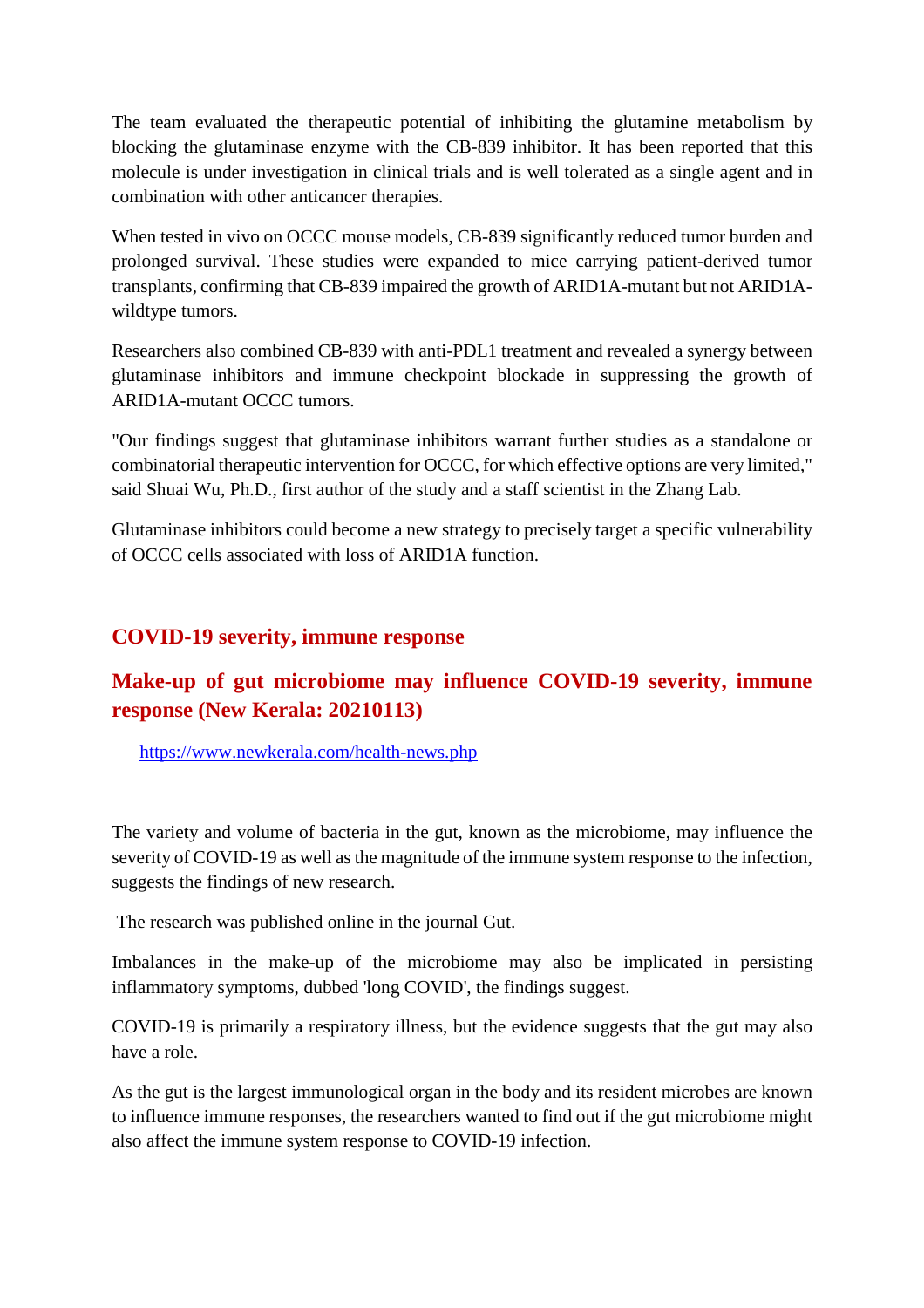They, therefore, obtained blood and stool samples and medical records from 100 hospital inpatients with laboratory-confirmed COVID-19 infection between February and May 2020 and from 78 people without COVID-19 who were taking part in a microbiome study before the pandemic.

The severity of COVID-19 was classified as mild in the absence of x-ray evidence of pneumonia; moderate if pneumonia with fever and respiratory tract symptoms were detected; severe if patients found it very difficult to breathe normally; and critical if they needed mechanical ventilation or experienced organ failure requiring intensive care.

To characterise the gut microbiome, 41 of the COVID patients provided multiple stool samples while in hospital, 27 of whom provided serial stool samples up to 30 days after clearance of SARS-CoV-2, the virus responsible for COVID-19.

Analysis of all 274 stool samples showed that the make-up of the gut microbiome differed significantly between patients with and without COVID-19, irrespective of whether they had been treated with drugs, including antibiotics.

COVID patients had higher numbers of Ruminococcus gnavus, Ruminococcus torques and Bacteroides dorei species than people without the infection.

And they had far fewer of the species that can influence immune system response, such as Bifidobacterium adolescentis, Faecalibacterium prausnitzii and Eubacterium rectale.

Lower numbers of F. prausnitzii and Bifidobacterium bifidum were particularly associated with infection severity after taking account of antibiotic use and patient age.

And the numbers of these bacteria remained low in the samples collected up to 30 days after infected patients had cleared the virus from their bodies.

COVID-19 infection prompts the immune system to produce inflammatory cytokines in response. In some cases, this response can be excessive ('cytokine storm'), causing widespread tissue damage, septic shock, and multiorgan failure.

Analysis of the blood samples showed that the microbial imbalance found in the COVID patients was also associated with raised levels of inflammatory cytokines and blood markers of tissue damage, such as C-reactive protein and certain enzymes.

This suggests that the gut microbiome might influence the immune system response to COVID-19 infection and potentially affect disease severity and outcome, say the researchers.

"In light of reports that a subset of recovered patients with COVID-19 experience persistent symptoms, such as fatigue, dyspnoea [breathlessness] and joint pains, some over 80 days after initial onset of symptoms, we posit that the dysbiotic gut microbiome could contribute to immune-related health problems post-COVID-19," they write.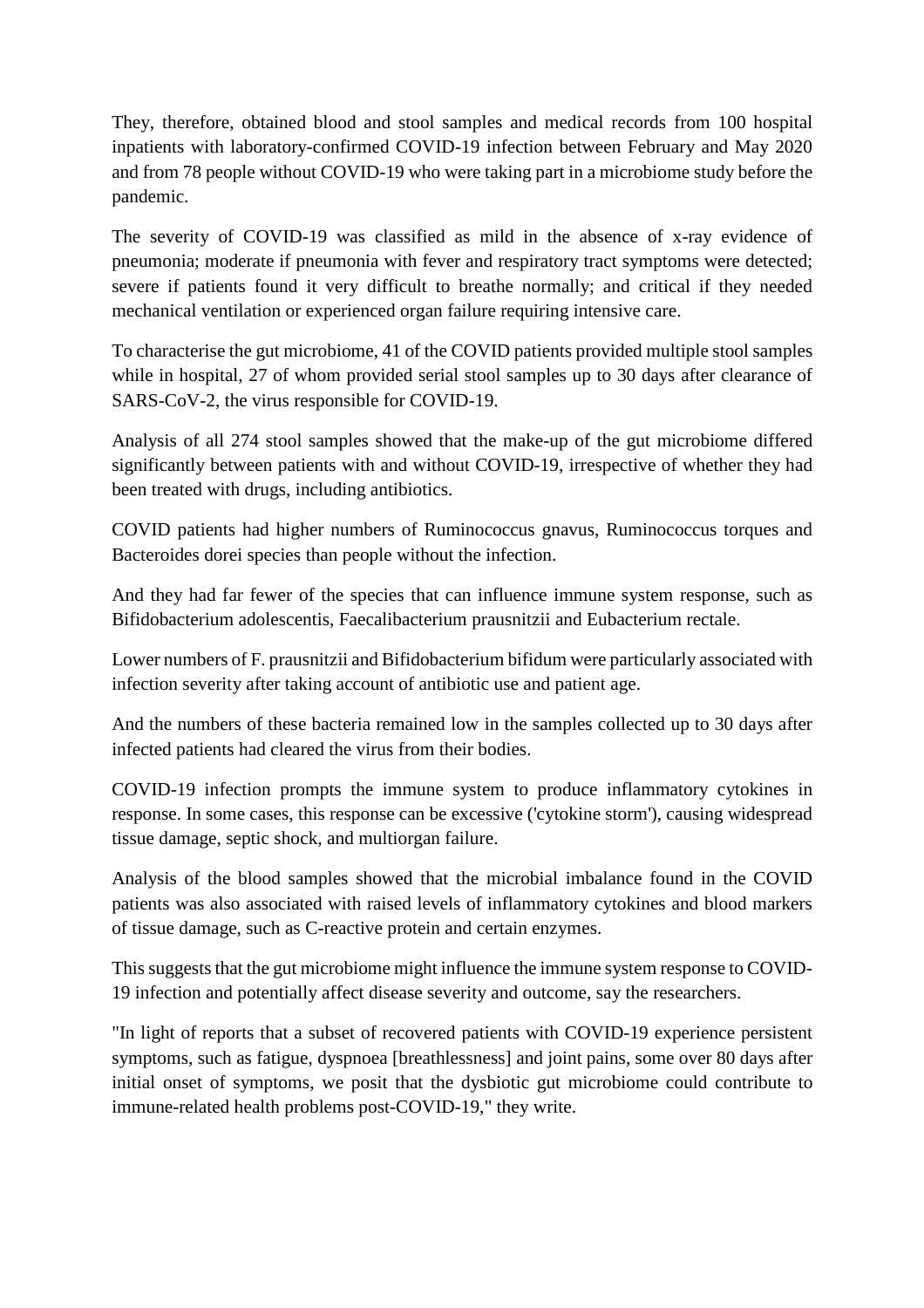This is an observational study, and as such, can't establish cause, added to which the gut microbiome varies widely among different populations, so the changes observed in this study may not be applicable to other COVID patients elsewhere, caution the researchers.

But they point to mounting evidence showing that gut microbes are linked to inflammatory diseases within and beyond the gut.

And they conclude "Bolstering of beneficial gut species depleted in COVID-19 could serve as a novel avenue to mitigate severe disease, underscoring the importance of managing patients' gut microbiota during and after COVID-19."

#### **Coronavaccine (Hindustan: 20210113)**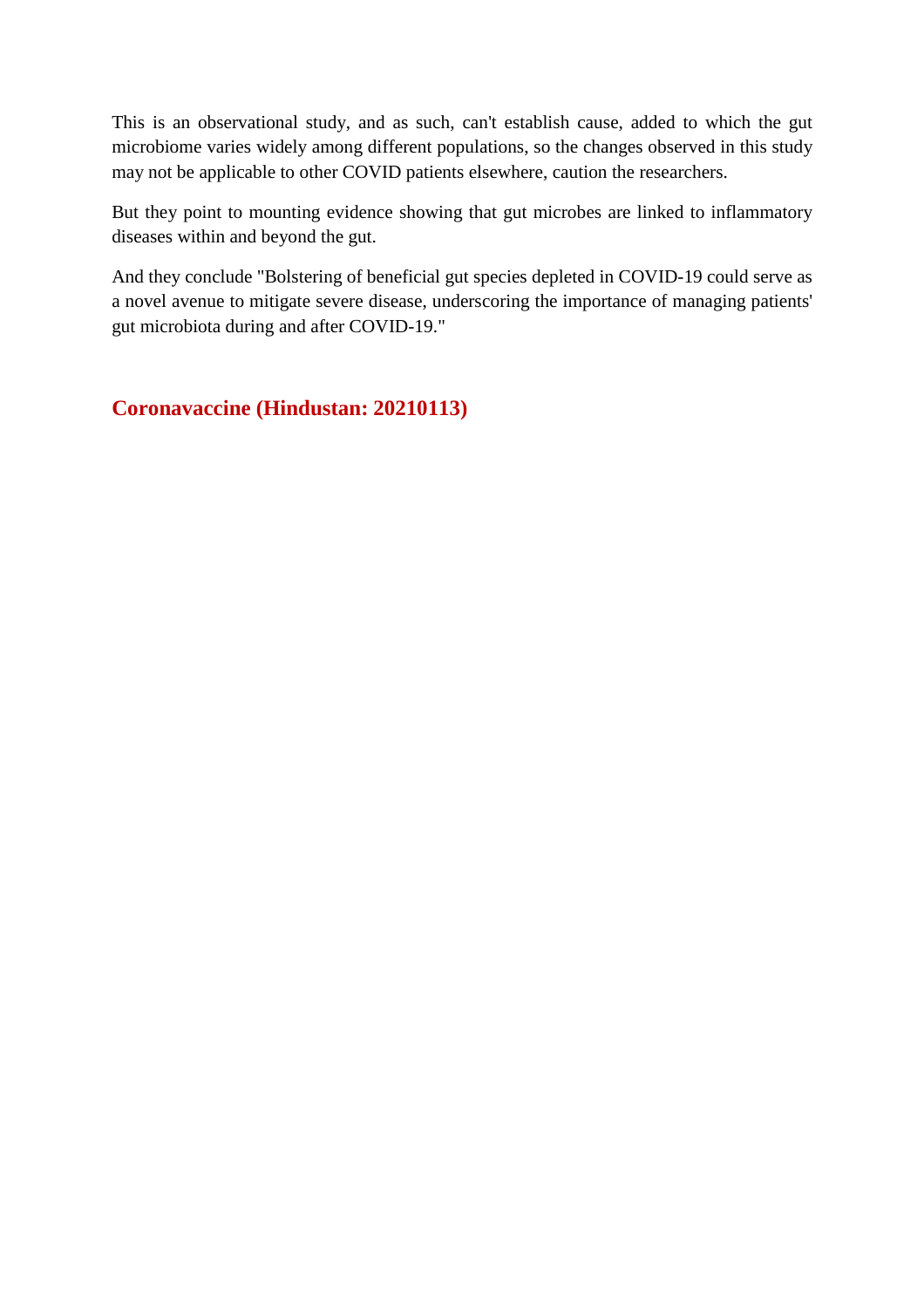# सुखदः कोरोना टीके की खेप दिल्ली समेत १३ शहरों में पहुंची

# टीकाकरण **©** दिन शेष

नई दिल्ली | हिन्दुस्तान टीम

कोरोना टीके की पहली खेप मंगलवार को पुणे स्थित सीरम इंस्टीट्यूट ऑफ इंडिया से दिल्ली समेत देश के 13 शहरों में पहुंच गई। कोविशील्ड टीके की यह खेप पुणे में भी कोल्ड चेन को भेजी गई है। देशभर में 16 जनवरी से टीकाकरण शुरू होना है।

केंद्रीय स्वास्थ्य सचिव राजेश भूषण ने मंगलवार को कहा कि 54.72 लाख खुराक विभिन्न डिपो पर पहुंच चुकी हैं। ऑर्डरकी बाकी खुराक भी 14 जनवरी तक सभी राज्यों तक पहुंच जाएंगी।

सुबह 10.15 बजे पहुंची: पुणे से स्पाइस जेट की उड़ान से मंगलवार सुबह 10.15 बजे टीके की खेप दिल्ली एयरपोर्ट पर उतरी। कार्गो टर्मिनल पर तापमान नियंत्रित इकाइयों में संग्रहीत करने के बाद उसे राजीव गांधी सपर



बाजार में दाम हजार रुपये सीरम के सीईओ अदार पूनावाला ने कहा कि कोविशील्ड की बाजार में कीमत एक हजार रुपये होगी। इसे केमिस्ट की दुकानों पर बेचेंगे। सरकार को 10 करोड़ खुराक 200 रुपये के हिसाब से दी गई है।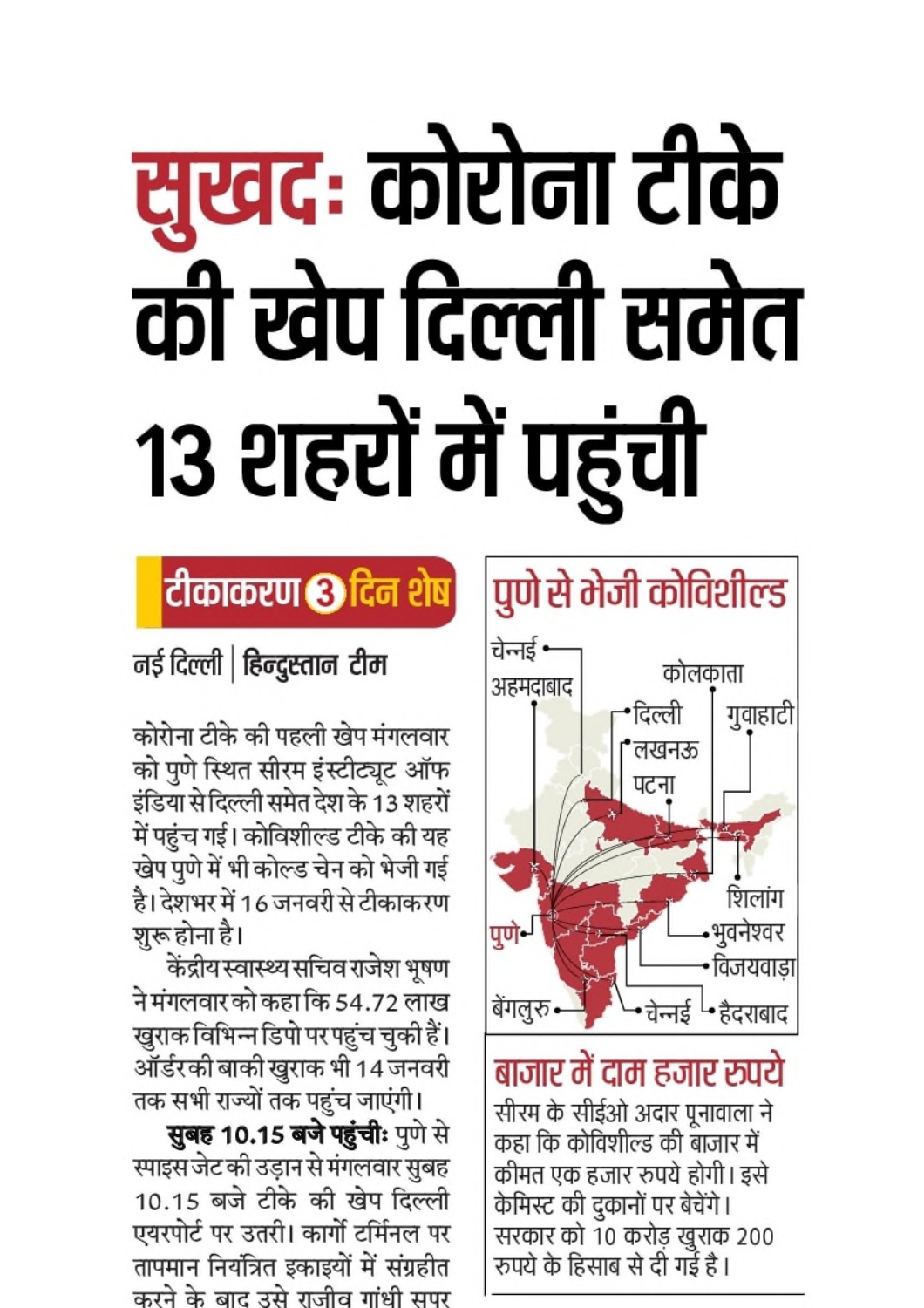#### **Vaccination Centre (Hindustan: 20210113)**

https://epaper.livehindustan.com/imageview\_568981\_55752460\_4\_1\_13-01-2021 5 i 1 sf.html

# केंद्रों पर टीका पहुंचने का इंतजार



दिल्ली में कोरोना वैक्सीन पहंच गई है और 16 जनवरी से टीकाकरण शरू हो जाएगा। सबसे पहले 89 अस्पतालों और स्वास्थ्य केंद्रों पर टीकाकरण होगा। केंद्रों को वैक्सीन पहुंचने का इंतजार है। हिन्दुस्तान संवाददाताओं ने कुछ केंद्रों पर जाकर तैयारियों का जायजा लिया।

# एंबुलेंस हमेशा तैनात रहेंगी

#### पीएसआरआई

राजधानी दिल्ली का पीएसआरआई अस्पताल भी उन 89 केंद्रों में शामिल है. जहां 16 जनवरी को टीकाकरण होगा।

अस्पताल में तीन बड़े कमरों का एक टीकाकरण केंद्र तैयार किया गया है। यहां टीकाकरण का पर्वाभ्यास भी किया गया था। अस्पताल के एक वरिष्ठ डॉक्टर ने मंगलवार को जानकारी देते हुए बताया कि 10 कर्मचारियों की टीम यहां टीकाकरण के लिए मौजद रहेगी। किसी भी आपात से निपटने के लिए अस्पताल में एंबलेंस की व्यवस्था भी है ताकि दुष्प्रभाव होने पर मरीज को उचित इलाज मिल सके।

# स्थानांतरण की सुविधा मौजूद

#### स्वामी दयानंद अस्पताल

स्वामी दयानंद अस्पताल में वैक्सीन लगाने की तैयारियां पूरी हो चुकी हैं। सीएमओ डॉ. ग्लैडबिन त्यागी ने बताया कि केंद्र आपातकालीन विभाग के पास बनाया है, ताकि मरीज को परेशानी हो तो उसे तुरंत स्थानांतरित किया जा सके।



राजीव गांधी अस्पताल के बाहर मंगलवार को तैनात पलिसकर्मी। • एजेंसी

# कमी न रहे इसका रख रहे ध्यान

#### एलबीएस अस्पताल

लाल बहादर शास्त्री अस्पताल को भी कोरोना टीकाकरण के लिए चिह्नित



#### करोलबाग

टीकाकरण के लिए करोलबाग में स्थित जीवनमाला अस्पताल को चिह्नित किया गया है। डॉक्टर नरेश जायसवाल ने कहा कि सभी काम लगभग परा हो गया है। अब यह देखा जा रहा है कि कहीं कोई कमी तो नहीं रह गई है।

के वरिष्ठ अधिकारी किसी तरह की कमी न रहे इसका ध्यान रख रहे थे।

किया गया है। मंगलवार दोपहर दो बजे

यहां तैयारियां चल रही थीं। अस्पताल



एम्स

**कोरोना के** टीकारण के पूर्वाभ्यास के बाद एम्स में टीका लगाने वाला केंद्र सामान्य दिनों की तरह बंद था। दो सरक्षाकर्मी गेट के बाहर बैठे थे। एम्स पहले अपने स्वास्थ्यकर्मियों को पहले टीका देगा।

### आदेश 'इलाजसे इनकार नहीं कर सकेंगे'

नई दिल्ली (का.सं)। कोरोना का टीका .<br>वैसे तो पूरी तरह सुरक्षित है, लेकिन अगर कोई दुष्प्रभाव होता है तो निजी अस्पताल उस शख्स का इलाज करने से इनकार नहीं कर सकेंगे। हल्का दुष्प्रभाव होने की स्थिति में भी इलाज ू<br>के लिए टीकाकरण केंद्रों पर चिकित्सकीय व्यवस्था की गई है।

दिल्ली सरकार के स्वास्थ्य सेवा महानिदेशालय ने सभी निजी अस्पतालों और नर्सिग होम को यह आदेश जारी किया है कि टीके के दुष्प्रभाव से पीड़ित कोई व्यक्ति अगर अस्पताल पहुंचता है तो इलाज से मना नहीं कर सकते।



नई दिल्ली, (का.सं)। पूर्वी निगम के सबसे बड़े अस्पताल स्वामी दयानंद सहित 32 केंद्रों पर निगम कोविड के लिए टीकाकरण की सुविधा मुहैया कराएगी। यह जानकारी पूर्वी निगम के महापौर निर्मल जैन ने दी। उन्होंने कहा कि सभी तैयारियां पुरी कर ली गई हैं।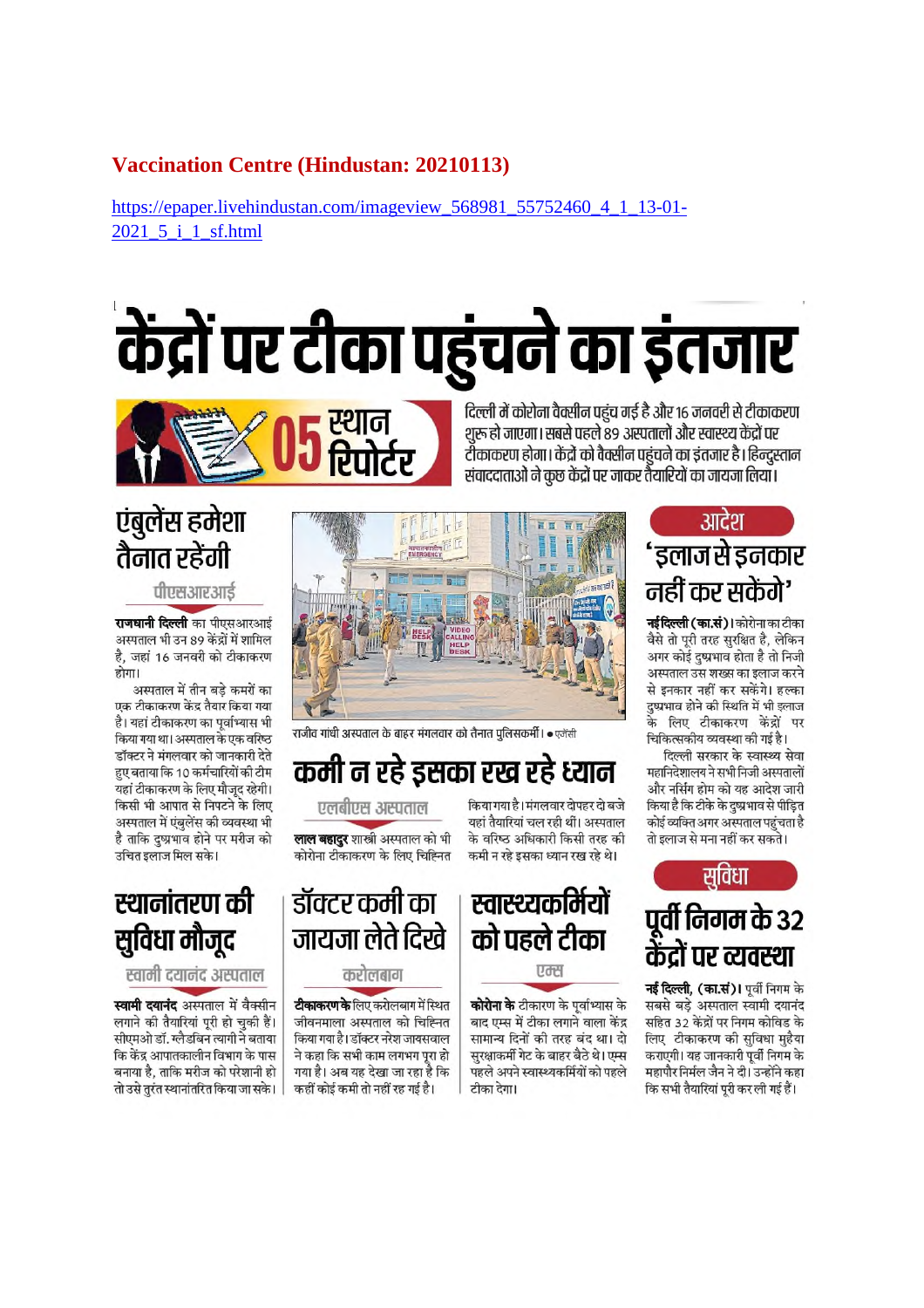#### **WHO**

#### **डयूएचओ के 'हजार पर एक डॉटर' के लय को हािसल करनेका यास : हषवधन (Dainik Gagaran: 20210113)**

https://www.jagran.com/news/national-india-to-achieve-who-target-of-1-doctor-for-1000 patient-by-this-year-21266882.html

केंद्रीय स्वास्थ्य मंत्री ने कहा कि एम्स की स्थापना का दीर्घावधिक लक्ष्य लोगों के स्वास्थ्य में सुधार लाना है। उन्होंने कहा कि डब्ल्यूएचओ द्वारा निर्धारित प्रत्येक 1000 मरीज पर एक डॉक्टर के अनुपात के लक्ष्य को इसी साल प्राप्त करने का प्रयास रहेगा।

नई दिल्ली, एजेंसियां। केंद्रीय स्वास्थ्य मंत्री हर्षवर्धन ने मंगलवार को कहा कि एक हजार मरीज पर एक डॉक्टर के विश्व स्वास्थ्य संगठन (डब्ल्युएचओ) के लक्ष्य को इस साल तक ही हासिल कर लेने प्रयास चल रहा है। हर्षवर्धन एम्स गुवाहाटी में एमबीबीएस छात्रों के पहले बैच की पढ़ाई शुरू होने के अवसर उन्हें वीडियो कांफ्रेंस के जरिए संबोधित कर रहे थे। इस अवसर पर स्वास्थ्य और परिवार कल्याण राज्य मंत्री अश्विनी कुमार चौबे भी उपिथत थे।

डब्ल्यूएचओ द्वारा निर्धारित प्रत्येक 1,000 मरीज पर एक डॉक्टर के अनुपात को इसी साल प्राप्त करने के सरकार के लक्ष्य पर उन्होंने कहा कि  $2013$ -14 के शिक्षण सत्र से छह नए एम्स में एमबीबीएस के छात्रों के लिए सीटों की संख्या बढ़कर 600 हो गई है जिससे 300 अतिरिक्त अभ्यार्थियों को लाभ हो रहा है। स्वास्थ्य मंत्री ने कहा कि एम्स गुवाहाटी सहित नए एम्स के शुरू होने के बाद देश में सरकारी संस्थानों में एमबीबीएस की सीटें बढ़कर  $42,545$  हो गई हैं और सरकार का लक्ष्य इन्हें बढ़ाकर  $80,000$  करने का है।

सुप्रीम कोर्ट ने 31 जनवरी तक देश भर में आंगनबाड़ी सेवाओं को खोलने को लेकर आदेश दिया है।

सुप्रीम कोर्ट का राज्यों को आदेश, 31 जनवरी तक लें आंगनवाड़ी सेवाओं को शुरू करने का निर्णय

यह भी पढ़

केंद्रीय स्वास्थ्य मंत्री ने कहा कि देश के विभिन्न भागों में नए एम्स की स्थापना का लक्ष्य सभी क्षेत्रों में किफायती स्वास्थ्य सेवा के अंतर को कम करना है और आम लोगों के स्वास्थ्य में सुधार लाना है। स्वास्थ्य मंत्रालय द्वारा जारी बयान के अनुसार, हर्षवर्धन ने इस अवसर पर प्रधानमंत्री नरेंद्र मोदी के 'सभी के लिए स्वास्थ्य' दृष्टिकोण की याद दिलाई। प्रधानमंत्री स्वास्थ्य सुरक्षा योजना के पांचवें चरण के तहत गुवाहाटी में एम्स की स्थापना की गई है।

राकेश शर्मा पहले भारतीय अंतरिक्ष यात्री हैं

जब विमान क्रैश बाल-बाल बचे थे अंतरिक्ष में जाने वाले पहले भारतीय राकेश शर्मा

यह भी पढ़